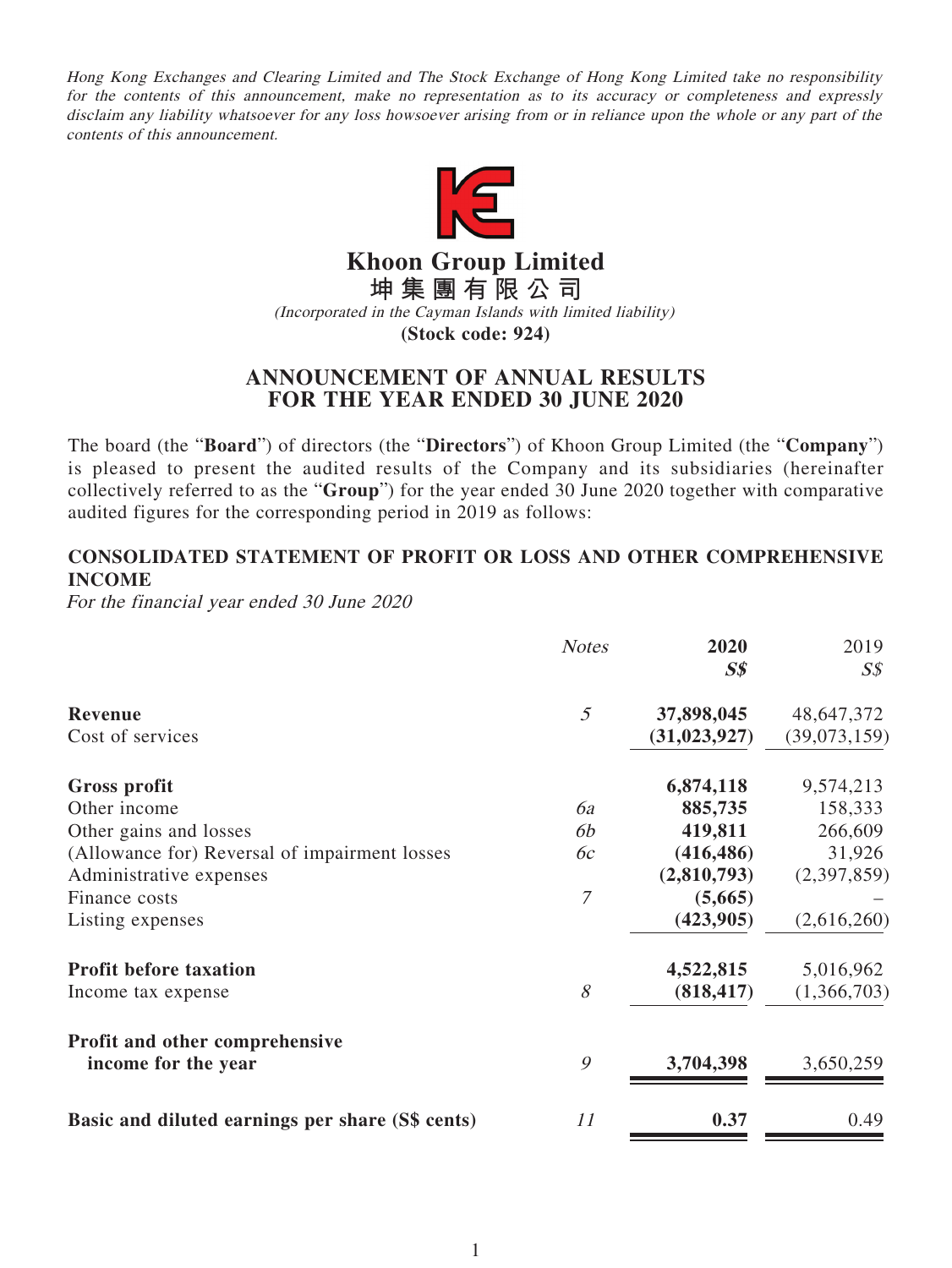## **CONSOLIDATED STATEMENT OF FINANCIAL POSITION**

As at 30 June 2020

|                                                                | <b>Notes</b> | 2020<br>S <sub>s</sub> | 2019<br>$S\mathcal{S}$  |
|----------------------------------------------------------------|--------------|------------------------|-------------------------|
| <b>ASSETS AND LIABILITIES</b>                                  |              |                        |                         |
| <b>Non-current assets</b>                                      |              |                        |                         |
| Plant and equipment                                            | 12<br>13     | 733,238                | 881,242                 |
| Investment property<br>Right-of-use assets                     | 14           | 855,912<br>254,594     | 871,934                 |
| Deposits                                                       | 16a          | 402,450                | 113,700                 |
|                                                                |              | 2,246,194              | 1,866,876               |
| <b>Current assets</b>                                          |              |                        |                         |
| Trade receivables                                              | 15           | 2,854,253              | 2,688,824               |
| Other receivables, deposits and prepayments<br>Contract assets | 16b<br>17    | 826,782<br>39,632,362  | 1,704,862<br>32,768,152 |
| Investments                                                    | 18           | 5,579,022              |                         |
| Bank balances and cash                                         | 19           | 15,753,748             | 5,993,458               |
|                                                                |              | 64,646,167             | 43,155,296              |
| <b>Current liabilities</b>                                     |              |                        |                         |
| Trade and other payables                                       | 20           | 26,405,017             | 29,041,325              |
| <b>Contract liabilities</b>                                    | 17           | 300,528                |                         |
| Lease liabilities                                              | 21           | 175,042                |                         |
| Income tax payable                                             |              | 1,319,311              | 1,578,237               |
|                                                                |              | 28,199,898             | 30,619,562              |
| <b>Net current assets</b>                                      |              | 36,446,269             | 12,535,734              |
| <b>Total assets less current liabilities</b>                   |              | 38,692,463             | 14,402,610              |
| <b>Non-current liabilities</b>                                 |              |                        |                         |
| Deferred tax liabilities                                       | 22           | 61,338                 | 53,603                  |
| Lease liabilities                                              |              | 85,326                 |                         |
|                                                                |              | 146,664                | 53,603                  |
| <b>Net assets</b>                                              |              | 38,545,799             | 14,349,007              |
|                                                                |              |                        |                         |
| <b>EQUITY</b><br><b>Capital and reserves</b>                   |              |                        |                         |
| Share capital                                                  | 23           | 1,742,143              | 52                      |
| Share premium                                                  |              | 31,669,457             | 12,917,842              |
| Merger reserve                                                 |              | (11, 417, 891)         | (11, 417, 891)          |
| Accumulated profits                                            |              | 16,552,090             | 12,849,004              |
| <b>Equity attributable to owners of the Company</b>            |              | 38,545,799             | 14,349,007              |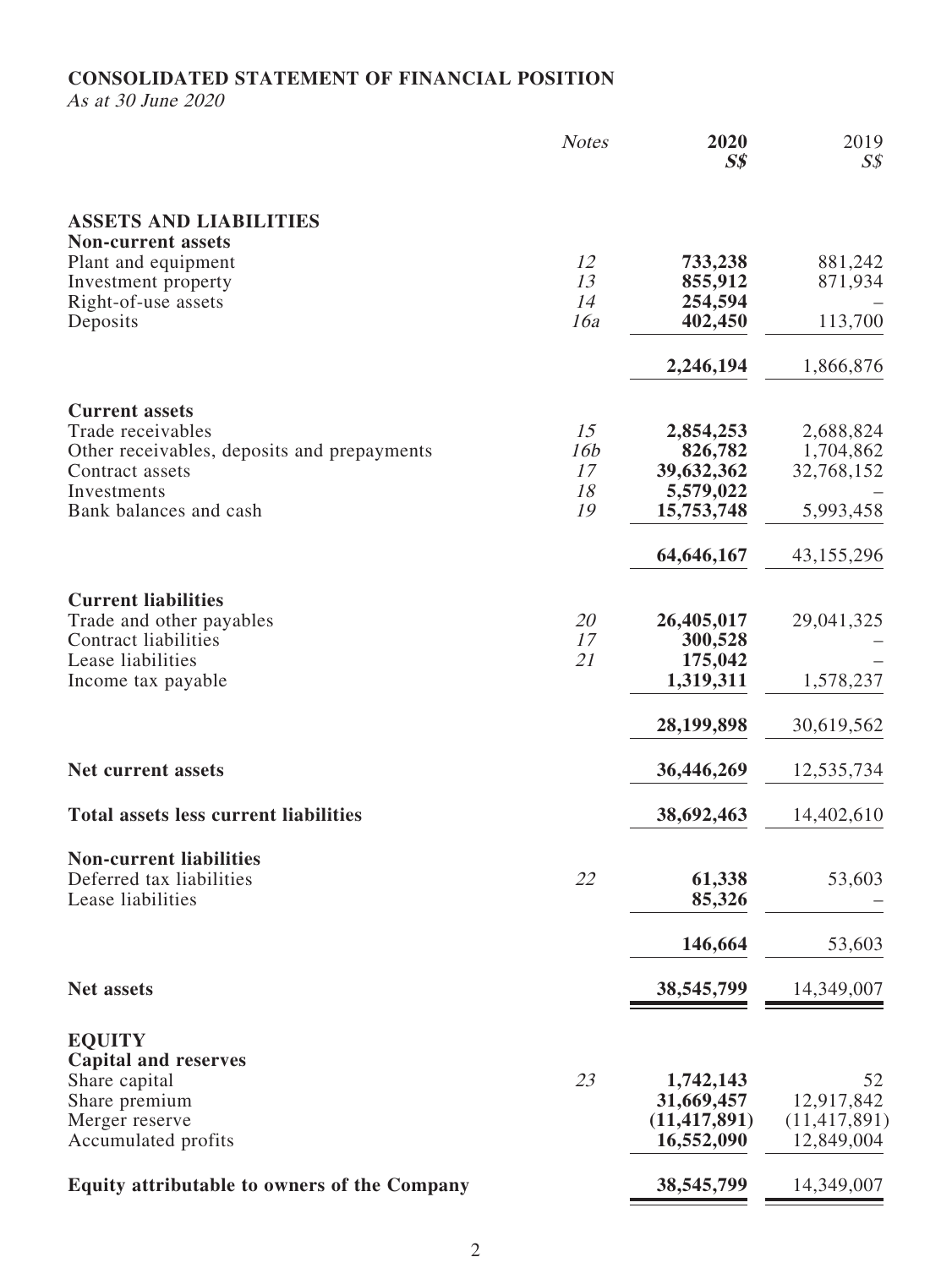## **NOTES TO THE CONSOLIDATED FINANCIAL STATEMENTS**

For the financial year ended 30 June 2020

### **1 GENERAL**

Khoon Group Limited (the "Company") was incorporated and registered as an exempted company in the Cayman Islands with limited liability on 24 July 2018 and its registered office is located at P.O. Box 1350, Clifton House, 75 Fort Street, Grand Cayman KY1-1108, Cayman Islands. The Company was registered with the Registrar of Companies in Hong Kong as a non-Hong Kong company under Part 16 of the Companies Ordinance (Chapter 622 of the Laws of Hong Kong) (the "Companies Ordinance") on 18 September 2018 and the principal place of business in Hong Kong is Unit B, 17/F, United Centre, 95 Queensway, Hong Kong. The head office and principal place of business of the Group is at Block 5000 Ang Mo Kio Avenue 5, #04-01, Techplace II, Singapore 569870. The shares of the Company (the "Shares") have been listed on the Main Board of The Stock Exchange of Hong Kong Limited (the "Stock Exchange") since 5 July 2019 (the "Listing").

The Company is a subsidiary of Lead Development Investment Limited ("Lead Development"), incorporated in the British Virgin Islands (the "BVI"), which is also the Company's ultimate holding company. Lead Development is owned by Mr. Ang Jui Khoon ("Mr. JK Ang") and his son Mr. Ang Kok Kwang ("Mr. KK Ang"). Upon the entering into the concert party deed, Mr. JK Ang and Mr. KK Ang through Lead Development became the controlling shareholders of Khoon Group Limited and its subsidiaries (the "Group") (together referred to as the "Controlling Shareholders").

The Company is an investment holding company and the principal activities of its operating subsidiary are the provision of electrical engineering services.

The consolidated financial statements are presented in Singapore Dollars ("S\$"), which is also the functional currency of the Company.

The consolidated financial statements are approved by the Board of Directors of the Company on 31 August 2020.

### **2 GROUP REORGANISATION AND BASIS OF PREPARATION AND PRESENTATION OF THE CONSOLIDATED FINANCIAL STATEMENTS**

In preparing for the initial listing of the Shares on the Stock Exchange, the companies comprising the Group underwent a group reorganisation (the "Reorganisation") as described below. Prior to the Reorganisation, Khoon Engineering Contractor Pte. Ltd. ("Khoon Engineering"), the only operating subsidiary of the Group, was controlled by Mr. JK Ang and Mr. KK Ang, who owned 87.3% and 12.7% of equity interest in Khoon Engineering respectively.

The Reorganisation comprised the following steps:

### **(i) Incorporation of Lead Development and Top Stride Investment Limited ("Top Stride")**

On 4 July 2018, Lead Development was incorporated in the BVI with liability limited by shares and is authorised to issue a maximum of 50,000 shares of a single class with no par value. On 4 July 2018, 13,091 ordinary shares and 1,909 ordinary shares of Lead Development were issued and allotted to Mr. JK Ang and Mr. KK Ang respectively, for cash consideration, pursuant to the memorandum and articles of association of Lead Development.

On 28 June 2018, Top Stride was incorporated in the BVI with liability limited by shares and is authorised to issue a maximum of 50,000 shares of a single class with no par value. On 28 June 2018, 13,091 ordinary shares and 1,909 ordinary shares of Top Stride were issued and allotted to Mr. JK Ang and Mr. KK Ang respectively with a total consideration of United States dollar ("US\$") 2 (equivalent to S\$3) pursuant to the memorandum and articles of association of Top Stride.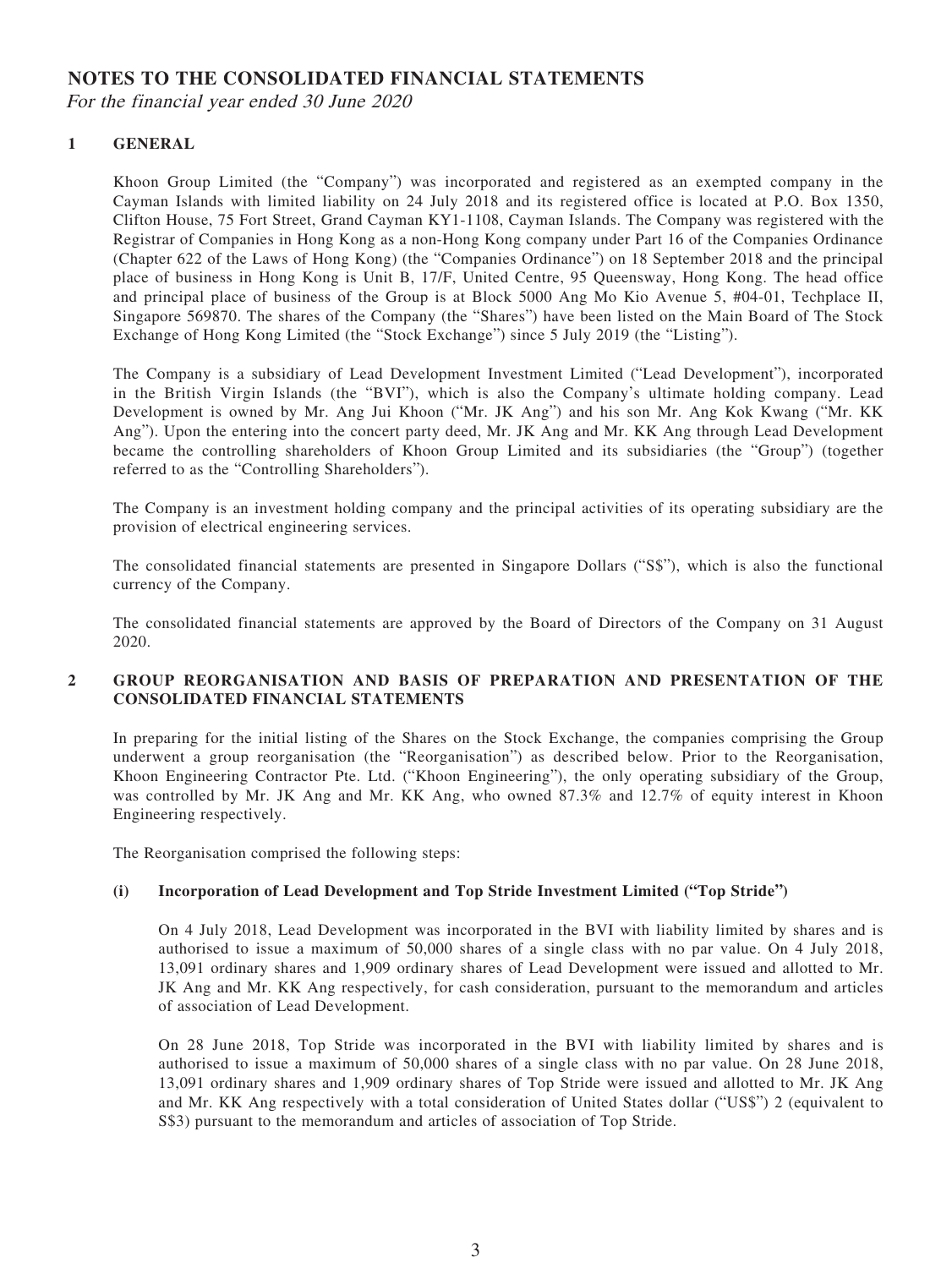#### **(ii) Incorporation of the Company**

On 24 July 2018, the Company was incorporated in the Cayman Islands as an exempted company with limited liability with an initial authorised share capital of Hong Kong Dollar ("HK\$") 100,000 divided into 10,000,000 Shares with par value of HK\$0.01 each.

On 24 July 2018, one nil-paid subscriber share was allotted and issued to the initial subscriber, and was transferred to Lead Development on the same day, after which the Company became wholly-owned by Lead Development.

#### **(iii) Acquisition of Khoon Engineering by Top Stride**

On 31 August 2018, Mr. JK Ang and Mr. KK Ang, as vendors, and Top Stride, as purchaser, entered into a sale and purchase agreement, pursuant to which Top Stride acquired 1,309,090 shares and 190,910 shares of Khoon Engineering, representing all of its issued shares in aggregate, from Mr. JK Ang and Mr. KK Ang, at the consideration of S\$10,606,810 and S\$1,546,835 respectively. In settlement of the aforesaid consideration, Top Stride issued and allotted 13,091 ordinary shares and 1,909 ordinary shares, credited as fully paid, to Mr. JK Ang and Mr. KK Ang respectively.

Upon completion of the above acquisition on 31 August 2018, Khoon Engineering became a wholly-owned subsidiary of Top Stride.

#### **(iv) Acquisition of Top Stride by the Company**

On 12 March 2019, Mr. JK Ang and Mr. KK Ang, as vendors, and the Company, as purchaser, entered into a sale and purchase agreement, pursuant to which the Company acquired 26,182 shares and 3,818 shares of Top Stride, representing all of its issued shares in aggregate, from Mr. JK Ang and Mr. KK Ang respectively, at the consideration of S\$11,273,877 and S\$1,644,017 respectively. In settlement of the aforesaid consideration, the Company issued and allotted 29,999 shares, credited as fully paid, to Lead Development, and crediting as fully paid at par one nil-paid share held by Lead Development, at the instructions of Mr. JK Ang and Mr. KK Ang.

Following the aforesaid acquisition, Khoon Engineering became indirectly wholly owned by the Company.

As a result of the Reorganisation as completed on 12 March 2019, the Company became the holding company of the Group with its business being conducted through the operating subsidiary in Singapore, i.e. Khoon Engineering.

The Group resulting from the Reorganisation is regarded as a continuing entity. Accordingly, the consolidated financial statements have been prepared to include the financial statements of the companies now comprising the Group as if the group structure upon the completion of the Reorganisation had been in existence throughout the period, or since their respective dates of incorporation or establishment where this is a shorter period.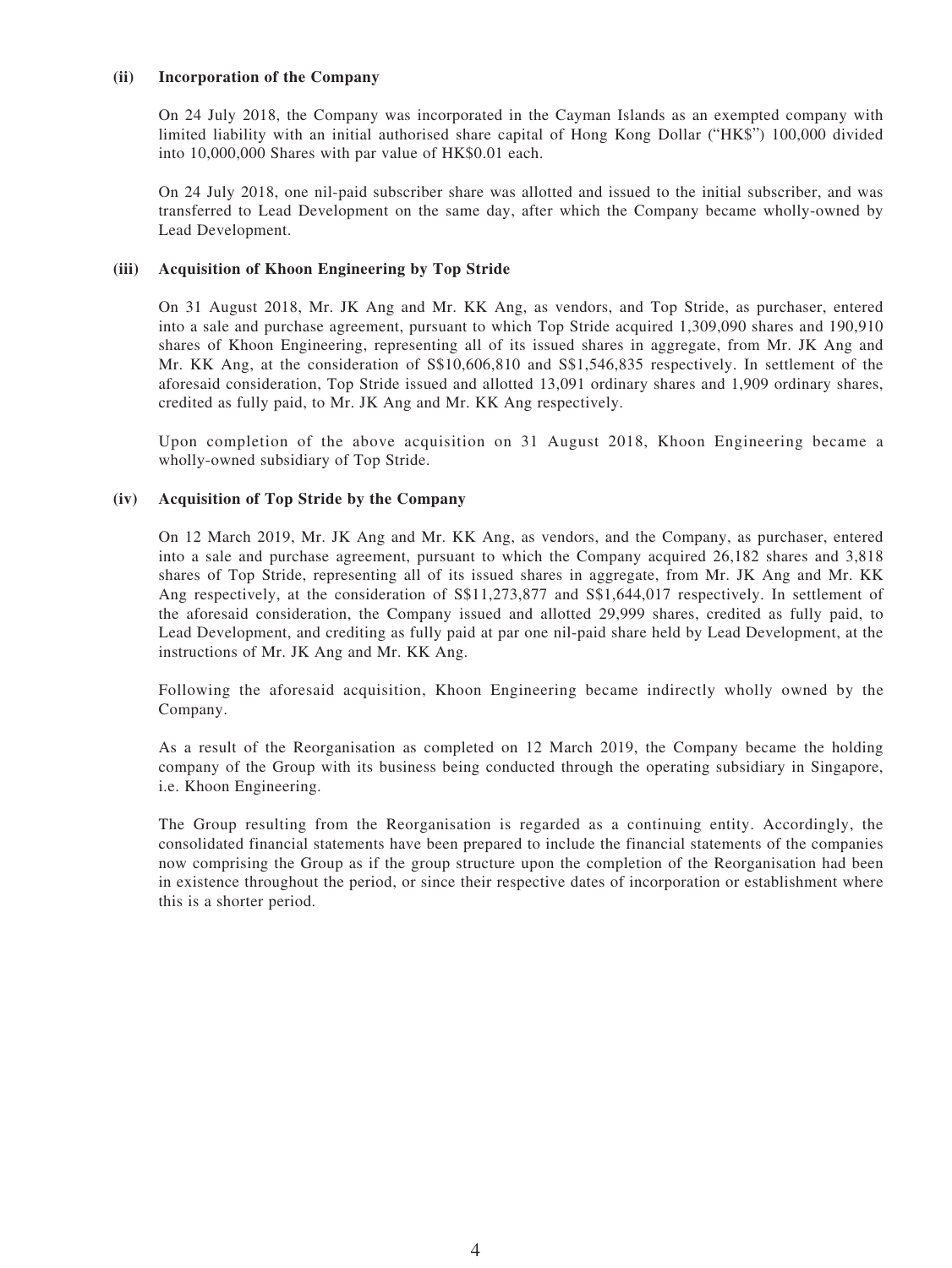#### **3 ADOPTION OF NEW AND REVISED STANDARDS**

#### **New and amended IFRS Standards that are effective for the current year**

In the current year, the Group has applied IFRS 16 Leases (as issued by the IASB in January 2016) that is effective for annual periods that begin on or after 1 January 2019.

IFRS 16 introduces new or amended requirements with respect to lease accounting. It introduces significant changes to lessee accounting by removing the distinction between operating and finance lease and requiring the recognition of a right-of-use asset and a lease liability at commencement for all leases, except for short-term leases and leases of low value assets when such recognition exemptions are adopted. In contrast to lessee accounting, the requirements for lessor accounting have remained largely unchanged. The impact of the adoption of IFRS 16 on the Group's consolidated financial statements is described below.

The date of initial application of IFRS 16 for the Group is 1 July 2019.

The Group has applied IFRS 16 using the cumulative catch-up approach, which:

- Requires the Group to recognise the cumulative effect of initially applying IFRS 16 as an adjustment to the opening balance of accumulated profits at the date of initial application; and
- Does not permit restatement of comparatives, which continue to be presented under IAS 17 Leases and IFRIC 4 Determining whether an Arrangement Contains a Lease .
- (a) Impact of the new definition of a lease

The Group has made use of the practical expedient available on transition to IFRS 16 not to reassess whether a contract is or contains a lease. Accordingly, the definition of a lease in accordance with IAS 17 and IFRIC 4 will continue to be applied to those leases entered or changed before 1 July 2019.

The change in definition of a lease mainly relates to the concept of control. IFRS 16 determines whether a contract contains a lease on the basis of whether the customer has the right to control the use of an identified asset for a period of time in exchange for consideration. This is in contrast to the focus on 'risks and rewards' in IAS 17 and IFRIC 4.

The Group applies the definition of a lease and related guidance set out in IFRS 16 to all lease contracts entered into or changed on or after 1 July 2019 (whether it is a lessor or a lessee in the lease contract). In preparation for the first-time application of IFRS 16, the Group has carried out an implementation project. The project has shown that the new definition in IFRS 16 will not significantly change the scope of contracts that meet the definition of a lease for the Group.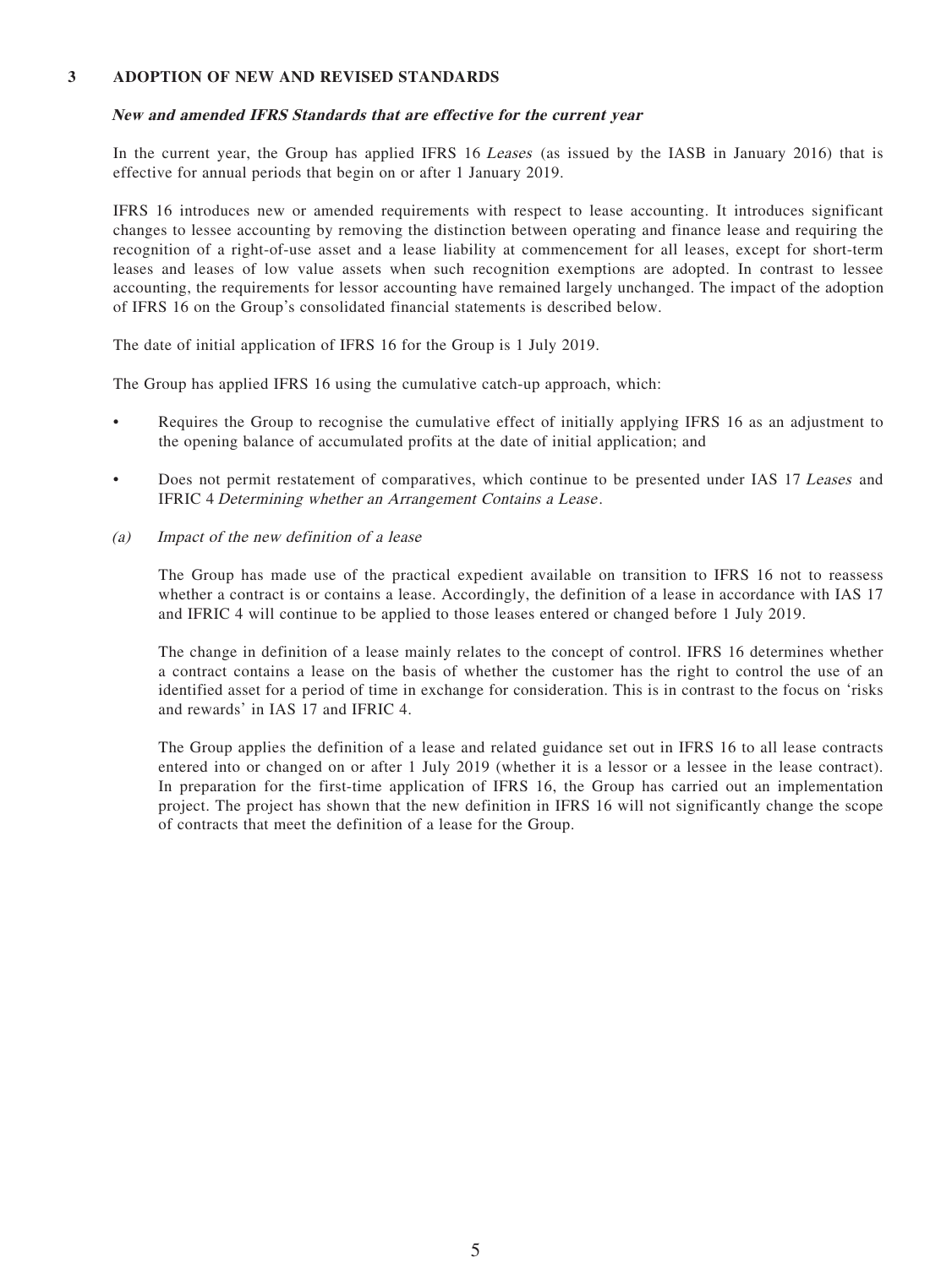#### (b) Impact on Lessee Accounting

#### (i) Former operating leases

IFRS 16 changes how the Group accounts for leases previously classified as operating leases under IAS 17, which were off balance sheet.

Applying IFRS 16, for all leases (except as noted below), the Group:

- (a) Recognises right-of-use assets and lease liabilities in the consolidated statement of financial position, initially measured at the present value of the future lease payments, with the right-of-use asset adjusted by the amount of any prepaid or accrued lease payments in accordance with IFRS 16:C8(b)(ii);
- (b) Recognises depreciation of right-of-use assets and interest on lease liabilities in the consolidated statement of profit or loss; and
- (c) Separates the total amount of cash paid into a principal portion (presented within financing activities) and interest (presented within financing activities) in the consolidated statement of cash flows.

Lease incentives (e.g. rent-free period) are recognised as part of the measurement of the right-of-use assets and lease liabilities whereas under IAS 17 they resulted in the recognition of a lease incentive, amortised as a reduction of rental expenses on a straight-line basis.

Under IFRS 16, right-of-use assets are tested for impairment in accordance with IAS 36 Impairment of Assets

For short-term leases (lease term of 12 months or less), the Group has opted to recognise a lease expense on a straight-line basis as permitted by IFRS 16. This expense is presented within 'administrative expenses' in profit or loss.

The Group has used the following practical expedients when applying the cumulative catch-up approach to leases previously classified as operating leases applying IAS 17.

- The Group has applied a single discount rate to a portfolio of leases with reasonably similar characteristics.
- The Group has elected not to recognise right-of-use assets and lease liabilities to leases for which the lease term ends within 12 months of the date of initial application.
- The Group has excluded initial direct costs from the measurement of the right-of-use asset at the date of initial application.
- The Group has used hindsight when determining the lease term when the contract contains options to extend or terminate the lease.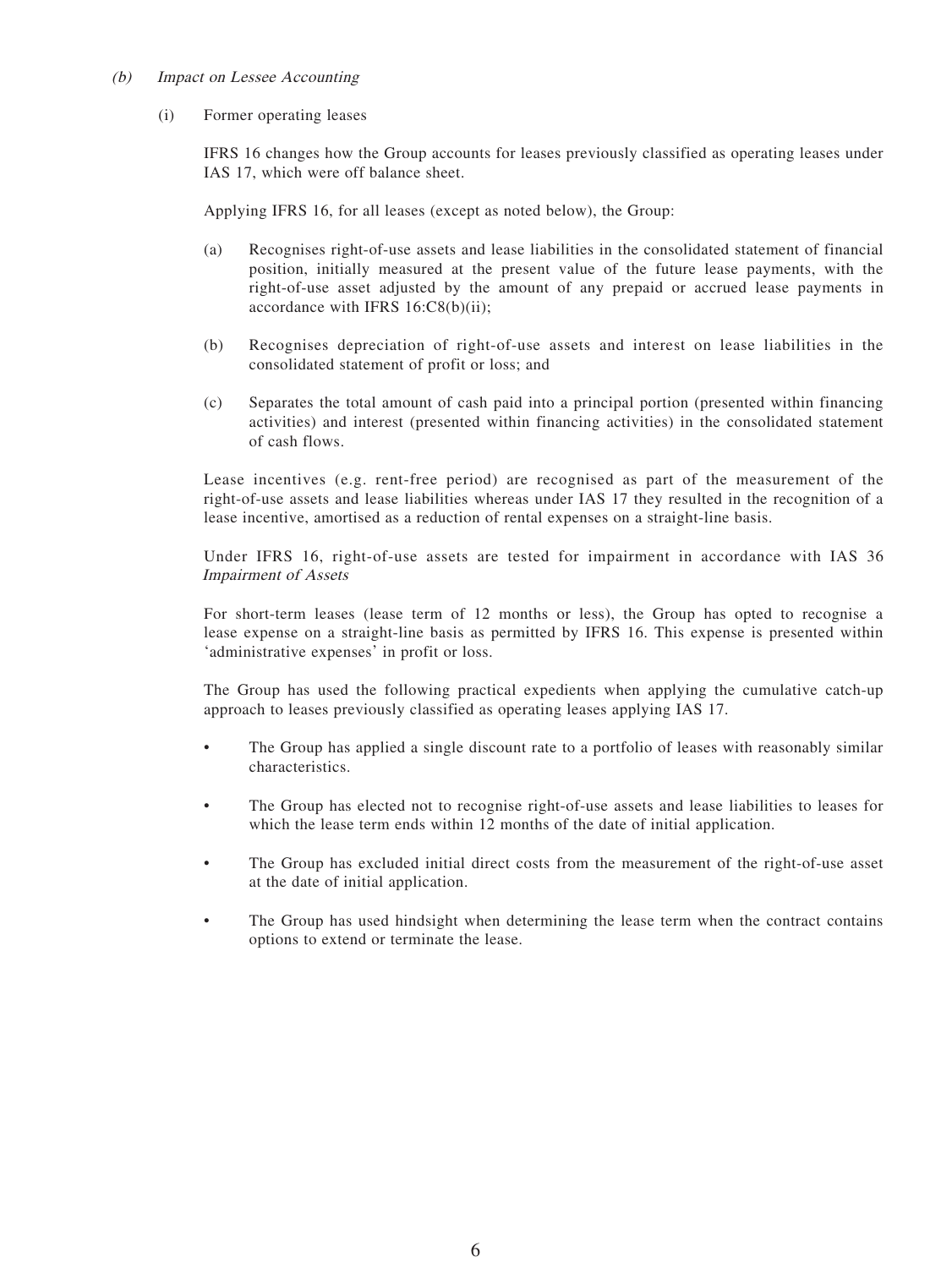#### (c) Impact on Lessor Accounting

IFRS 16 does not change substantially how a lessor accounts for leases. Under IFRS 16, a lessor continues to classify leases as either finance leases or operating leases and account for those two types of leases differently.

However, IFRS 16 has changed and expanded the disclosures required, in particular regarding how a lessor manages the risks arising from its residual interest in leased assets.

#### (d) Financial impact of initial application of IFRS 16

The weighted average lessees incremental borrowing rate applied to lease liabilities recognised in the statement of financial position on 1 July 2019 is 2.29% per annum.

The following table shows the operating lease commitments disclosed applying IAS 17 at 30 June 2019, discounted using the incremental borrowing rate at the date of initial application and the lease liabilities recognised in the statement of financial position at the date of initial application.

#### Impact on accumulated profits as at 1 July 2019

|                                                                                                                            | S\$      |
|----------------------------------------------------------------------------------------------------------------------------|----------|
| Operating lease commitments at 30 June 2019                                                                                | 298,290  |
| Short-term leases                                                                                                          | (64,312) |
| Effect of discounting the above amounts                                                                                    | (5,886)  |
| Present value of the lease payments due in periods covered by<br>extension options that are included in the lease term and |          |
| not previously included in operating lease commitments                                                                     | 8,720    |
| Lease liabilities recognised at 1 July 2019                                                                                | 236,812  |
| Analysed as:                                                                                                               |          |
| Current                                                                                                                    | 118,177  |
| Non-current                                                                                                                | 118,635  |
|                                                                                                                            | 236,812  |

Right-of-use assets were measured initially at the present value of the future lease payments as if the standard had been applied since the commencement date. Consequently, upon transition to IFRS 16, the Group has recognised S\$235,500 of right-of-use assets (Note 14) and S\$236,812 of lease liabilities relating to previous operating lease commitment under IAS 17. The difference of S\$1,312 is recognised in accumulated profits.

In the current year, the Group has applied a number of amendments to IFRS Standards and Interpretations issued by the IASB that are effective for an annual period that begins on or after 1 July 2019. Their adoption has not had any material impact on the disclosures or on the amounts reported in these consolidated financial statements.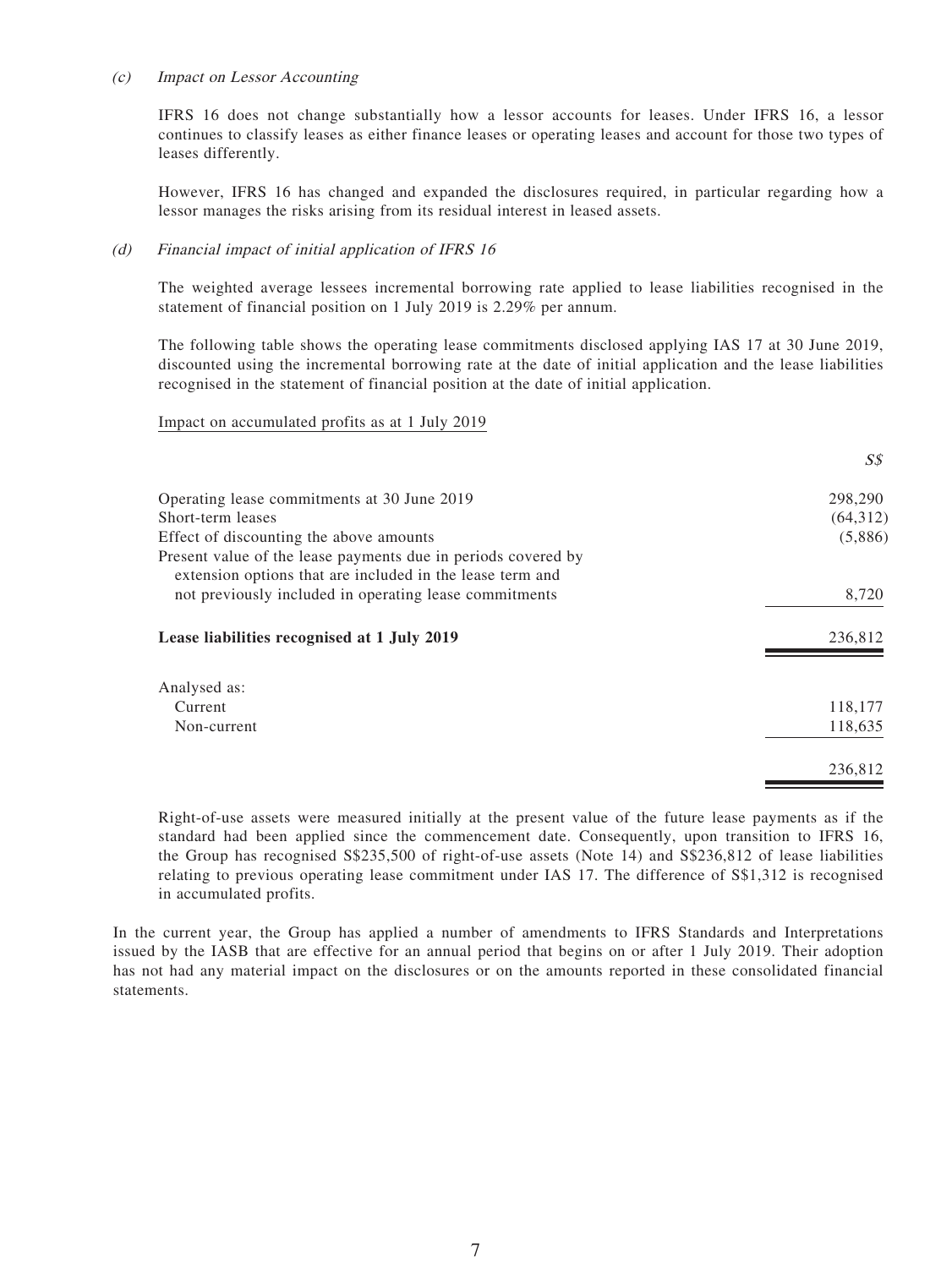#### **New and revised IFRS Standards issued but not yet effective**

At the date of authorisation of these consolidated financial statements, the Group has not early applied the following new and amendments to IFRS Standards that have been issued but are not yet effective, which are relevant to the Group:

| Amendments to IAS 1<br>and IAS 8 | Definition of Material <sup>1</sup>                                      |
|----------------------------------|--------------------------------------------------------------------------|
| Amendments to IFRS 3             | Definition of a Business <sup>2</sup>                                    |
| Framework                        | Amendments to References to the Conceptual                               |
|                                  | Framework in IFRS Standards <sup>1</sup>                                 |
| Amendments to IFRS 9.            | Interest Rate Benchmark Reform <sup>1</sup>                              |
| IAS 39 and IFRS 7                |                                                                          |
| Amendments to IFRS 16            | Covid-19-Related Rent Concessions <sup>3</sup>                           |
| Amendments to IFRS 3             | Reference to the Conceptual Framework <sup>4</sup>                       |
| Amendments to IAS 37             | Onerous Contracts – Cost of Fulfilling a Contract <sup>4</sup>           |
| Amendments to IAS 16             | Property, Plant and Equipment: Proceeds before Intended Use <sup>4</sup> |
| Amendments to IFRSs              | Annual Improvements to IFRS Standards 2018-2020 <sup>4</sup>             |
| Amendments to IAS 1              | Classification of Liabilities as Current or Non-current <sup>5</sup>     |

- 1 Effective for annual periods beginning on or after 1 January 2020.
- 2 Effective for business combinations and assets acquisition date is on or after the beginning of the first annual period beginning on or after 1 January 2020.
- 3 Effective for annual periods beginning on or after 1 June 2020, with early application permitted, including in financial statements not yet authorised for issue at 28 May 2020. The amendment is also available for interim reports.
- 4 Effective for annual periods beginning on or after 1 January 2022.
- 5 Effective for annual periods beginning on or after 1 January 2022. On 4 May 2020, an ED Classification of Liabilities as Current or Non-current (Proposed amendment to IAS 1) was issued for comments to defer the effective date of the amendment by one year to annual reporting periods beginning on or after 1 January 2023.

The directors of the Company anticipates that the application of the other new and amendments to IFRS Standards will have no material impact on the Group's consolidated financial position and performance as well as disclosures in the foreseeable future.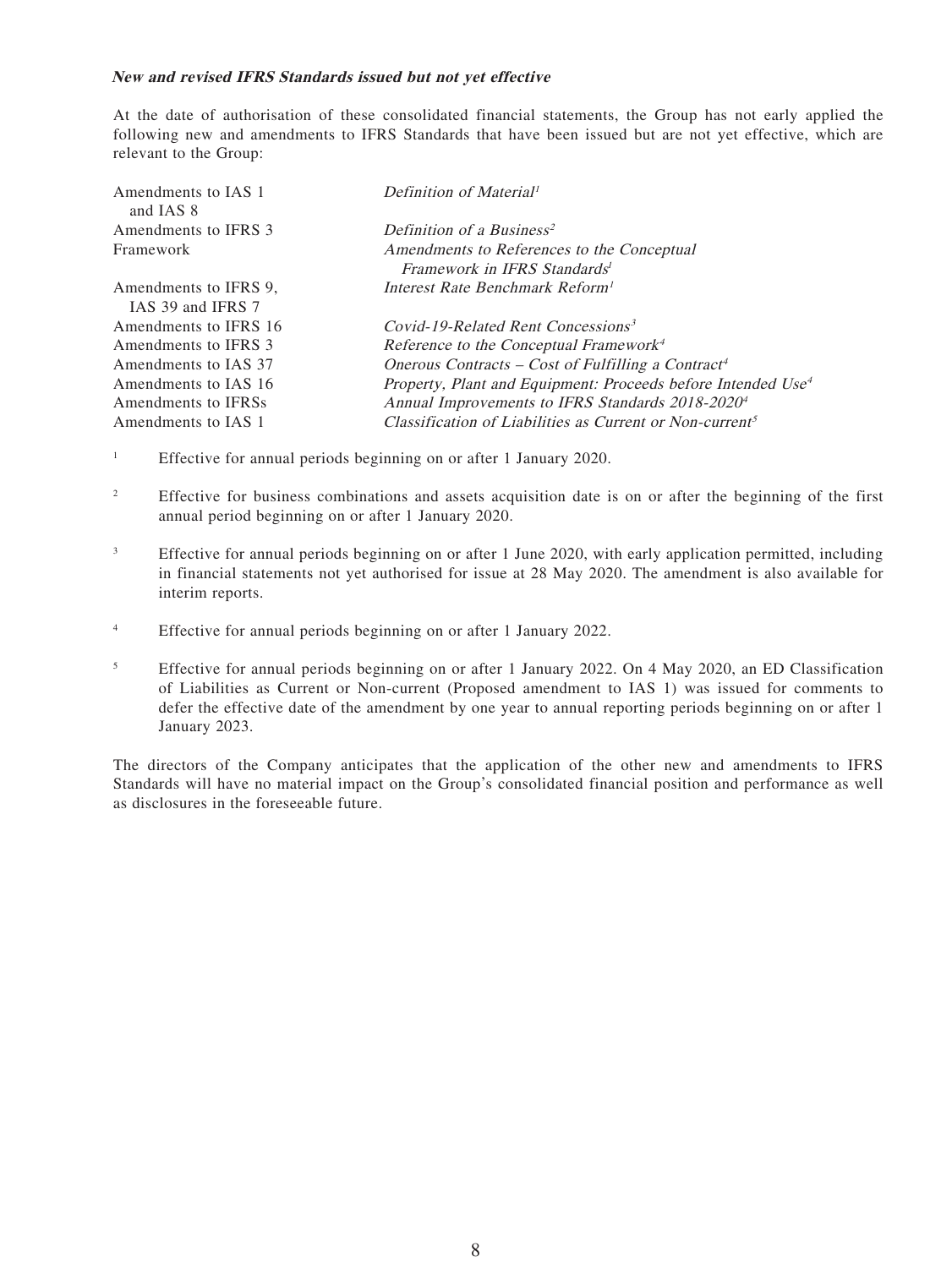### **4 SIGNIFICANT ACCOUNTING POLICIES**

#### **Basis of Accounting**

The consolidated financial statements of the Group have been prepared in accordance with International Financial Reporting Standards issued by the International Accounting Standards Board ("IASB").

In addition, the consolidated financial statements include applicable disclosures required by the Rules Governing the Listing of Securities on the Stock Exchange ("Listing Rules") and the applicable disclosures required by the Companies Ordinance ("CO").

### **5 REVENUE AND SEGMENT INFORMATION**

Revenue represents the fair value of amounts received and receivable from provision of electrical engineering services being recognised over time, mainly comprising of (i) assisting to obtain statutory approvals; (ii) customisation and/or installation of electrical systems; and (iii) testing and commissioning by the Group to external customers. It also represents the revenue from contracts with customers.

Information is reported to the executive directors of the Company, being the chief operating decision makers ("CODMs") of the Group, for the purposes of resource allocation and performance assessment. The accounting policies are the same as the Group's accounting policies. No other analysis of the Group's result nor assets and liabilities is regularly provided to the CODMs for review and the CODMs review the overall results and financial performance of the Group as a whole. Accordingly, only entity-wide disclosures on services, major customers and geographical information are presented in accordance with IFRS 8 Operating Segments.

An analysis of the Group's revenue for the financial year is as follows:

|                                                                     | 2020       | 2019       |
|---------------------------------------------------------------------|------------|------------|
|                                                                     | SS         | SS         |
| Contract revenue from provision of electrical engineering services, |            |            |
| recognised over time                                                | 37,898,045 | 48,647,372 |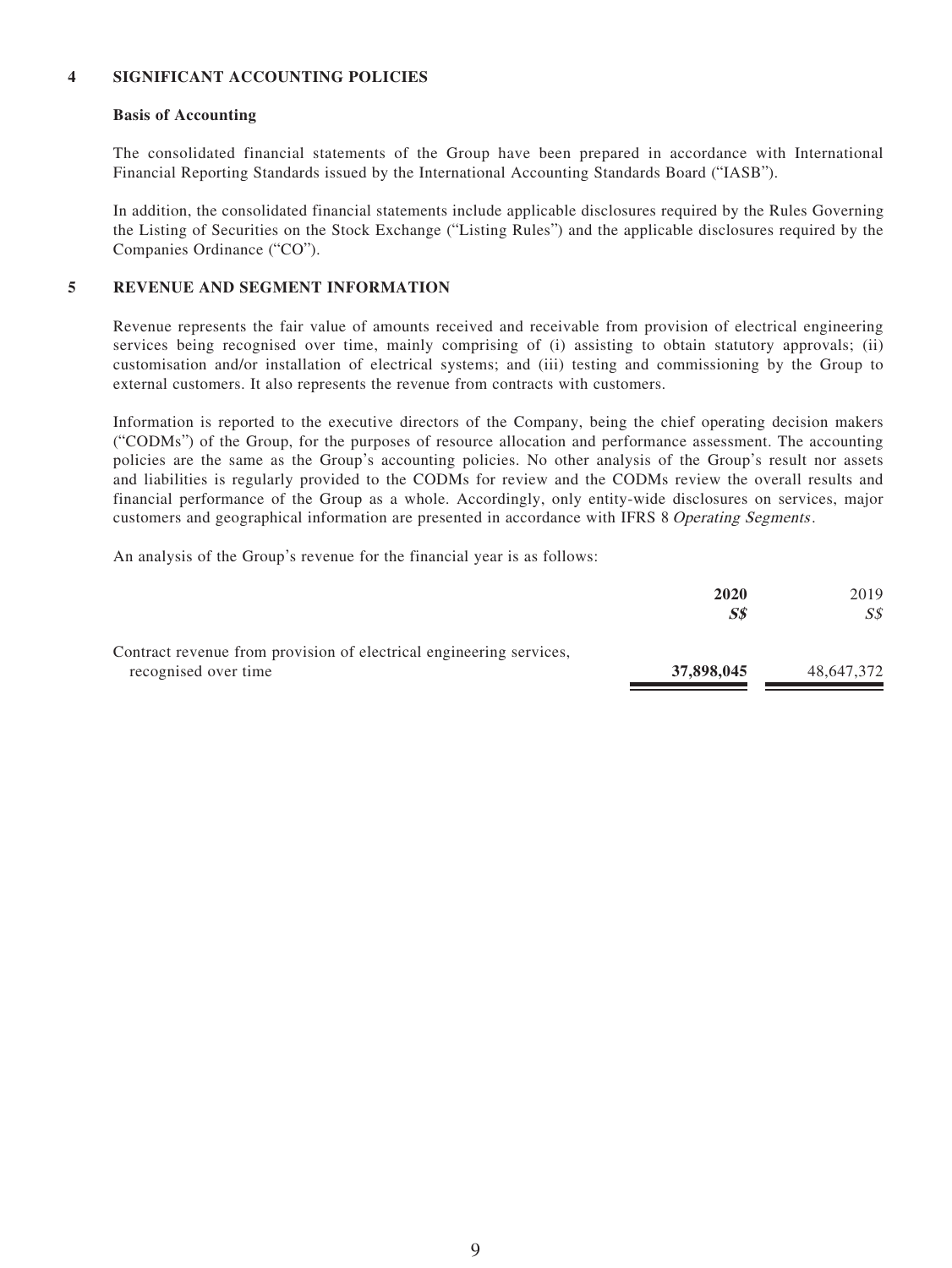All the Group's services are rendered directly with the customers. Contracts with the Group's customers are agreed in fixed-price with terms from 2 months to 58 months (2019: 2 months to 67 months).

Included in the Group's revenue for the year ended 30 June 2020 is S\$26,797,479 (2019: S\$42,073,088) derived from provision of electrical engineering services to the customers in the public sector. The other remaining revenue is derived from provision of electrical engineering services to the customers in private sector.

#### **Transaction price allocated to the remaining performance obligations**

The following table shows the aggregate amount of the transaction price allocated to performance obligations that are unsatisfied (or partially satisfied) as at the end of the reporting period.

|                                                    | 2020           | 2019       |
|----------------------------------------------------|----------------|------------|
|                                                    | S <sub>s</sub> | SS         |
| Provision of electrical engineering services:      |                |            |
| - Within one year                                  | 46, 317, 867   | 39,713,754 |
| - More than one year but not more than two years   | 13,290,200     | 16,973,469 |
| - More than two years but not more than five years | 4,450,061      | 6,229,643  |
|                                                    | 64,058,128     | 62,916,866 |

Based on the information available to the Group at the end of the reporting period, the management of the Group expects the transaction price allocated to the unsatisfied (or partially satisfied) contracts as at 30 June 2020 and 2019 will be recognised as revenue during the years ended/ending 30 June 2020 to 2024.

#### **Information about the major customers**

The revenue from customers individually contributing over 10% of the total revenue of the Group during the year are as follows:

|              | 2020<br>S <sub>s</sub> | 2019<br>$S\mathcal{S}$ |
|--------------|------------------------|------------------------|
| Customer I   | 5,766,127              | 6,739,033              |
| Customer II  | 4,293,050              | $N/A^*$                |
| Customer III | 4,142,432              | $N/A^*$                |
| Customer IV  | $N/A^*$                | 7,808,565              |
| Customer V   | $N/A^*$                | 6,890,587              |
| Customer VI  | $N/A^*$                | 5,730,029              |

\* Revenue did not contribute over 10% of total revenue of the Group for the respective years.

#### **Geographical information**

The Group principally operates in Singapore, which is also the place of domicile. Revenue derived from Singapore represents 100% of the total revenue for the year ended 30 June 2020 (2019: 100%) based on the location of services delivered. The Group's non-current assets are all located in Singapore.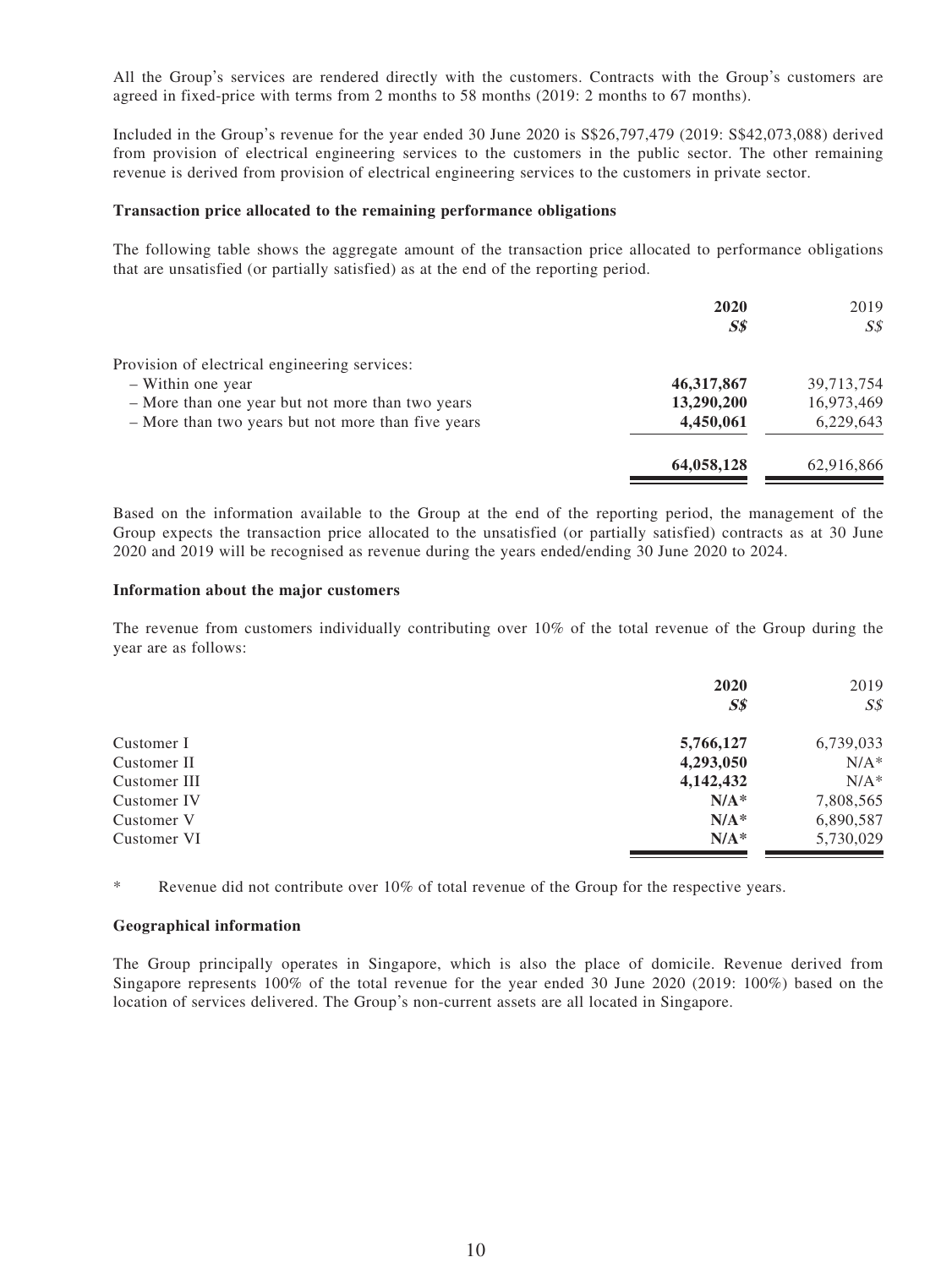#### **6 a. OTHER INCOME**

|                                        | 2020           | 2019           |
|----------------------------------------|----------------|----------------|
|                                        | S <sub>s</sub> | S <sub>S</sub> |
| Bank interest income                   | 260,148        | 36,982         |
| Interest income from FVTPL investments | 50,884         |                |
| Government grants (Note 1)             | 540,327        | 34,404         |
| Rental income                          | 33,345         | 34,200         |
| Sponsorship income (Note 2)            |                | 30,000         |
| Others                                 | 1,031          | 22,747         |
|                                        | 885,735        | 158,333        |

Note 1: Government grants in 2020 mainly include COVID-19-related support by the Singapore government to help companies tide through this period of economic uncertainty, such as the Foreign Worker Levy ("FWL") rebates and the Job Support Scheme ("JSS"). Under the JSS, the government will co-fund between 25% to 75% of the first S\$4,600 of gross monthly wages paid to each local employee in a ten-month period through cash subsidies.

While JSS and FWL rebates were recognised as grant income, FWL waivers obtained of approximately S\$126,000 were offset against related FWL expenses in cost of services.

All government grants are compensation for expenses or losses already incurred or for the purpose of giving immediate financial support to the Group with no future related costs.

Note 2: During the year ended 30 June 2019, the Group received S\$30,000 sponsorship income from various suppliers for their participation in an enterprise ceremony.

#### **b. OTHER GAINS AND LOSSES**

|                                                                  | 2020                           | 2019           |
|------------------------------------------------------------------|--------------------------------|----------------|
|                                                                  | S <sub>s</sub>                 | $S\mathcal{S}$ |
| Loss on disposal of plant and equipment                          |                                | (8,749)        |
| Exchange gains, net                                              | 450,613                        | 86,296         |
| Written off trade receivables                                    | (30, 802)                      |                |
| Reversal of provision for liquidated damages                     |                                | 189,062        |
|                                                                  | 419,811                        | 266,609        |
| (ALLOWANCE FOR) REVERSAL OF IMPAIRMENT LOSSES                    |                                |                |
|                                                                  | 2020                           | 2019           |
|                                                                  | $\boldsymbol{S}\boldsymbol{S}$ |                |
|                                                                  |                                | S <sub>s</sub> |
| (Allowance for) Reversal of impairment loss on                   |                                |                |
| trade receivables ( <i>Note 15</i> )                             | (211, 486)                     | 31,926         |
| Allowance for impairment loss on retention receivables (Note 17) | (205,000)                      |                |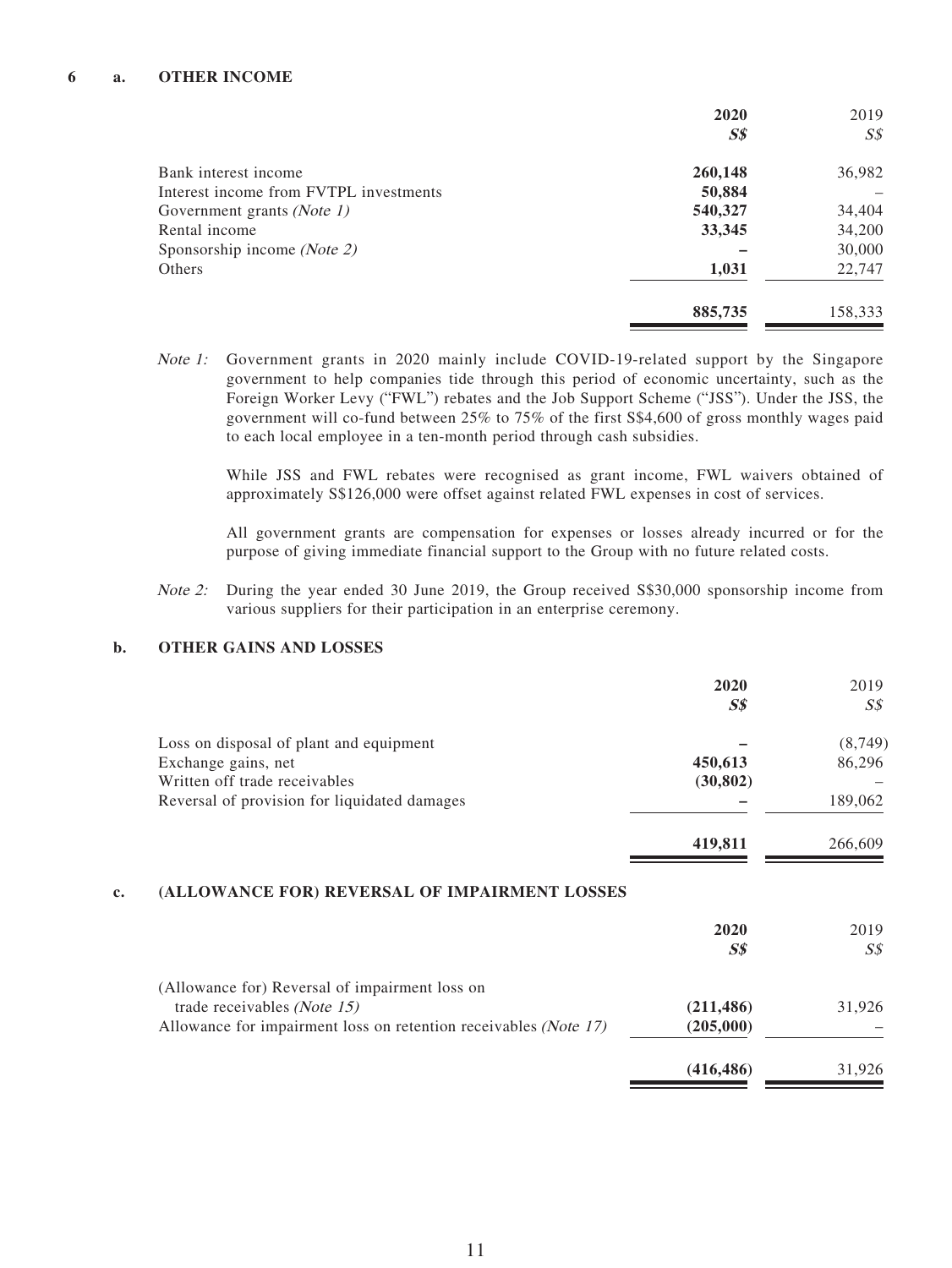|   |                                            | 2020<br>$S\$   | 2019<br>S <sub>s</sub> |
|---|--------------------------------------------|----------------|------------------------|
|   | Interest on lease liabilities              | 5,665          |                        |
| 8 | <b>INCOME TAX EXPENSE</b>                  |                |                        |
|   |                                            | 2020           | 2019                   |
|   |                                            | S <sub>s</sub> | S <sub>s</sub>         |
|   | Tax expense comprises:                     |                |                        |
|   | Current tax:                               |                |                        |
|   | $-$ Singapore corporate income tax ("CIT") | 851,550        | 1,319,023              |
|   | - Overprovision of tax in prior years      | (40, 868)      |                        |
|   | Deferred tax expense (Note 22)             | 7,735          | 47,680                 |
|   |                                            | 818,417        | 1,366,703              |

CIT is calculated at 17% of the estimated assessable profit and the Group is further eligible for CIT rebate of 25%, capped at S\$15,000 for the Year of Assessment 2020. Singapore incorporated companies can also enjoy 75% tax exemption on the first S\$10,000 of normal chargeable income and a further 50% tax exemption on the next S\$190,000 of normal chargeable income for both the Years of Assessment 2020 and 2021.

The income tax expense for the year can be reconciled to the profit before taxation per the consolidated statement of profit or loss and other comprehensive income as follows:

|                                                       | 2020<br>$S\$ | 2019<br>SS |
|-------------------------------------------------------|--------------|------------|
| Profit before taxation                                | 4,522,815    | 5,016,962  |
| Tax at applicable tax rate of 17%                     | 768,879      | 852,884    |
| Tax effect of expenses not deductible for tax purpose | 268,336      | 547,379    |
| Tax effect of income not taxable for tax purpose      | (159, 542)   | (16, 135)  |
| Effect of tax concessions and partial tax exemptions  | (17, 425)    | (17, 425)  |
| Overprovision of tax in prior years                   | (40, 868)    |            |
| Others                                                | (963)        |            |
| Taxation for the year                                 | 818,417      | 1,366,703  |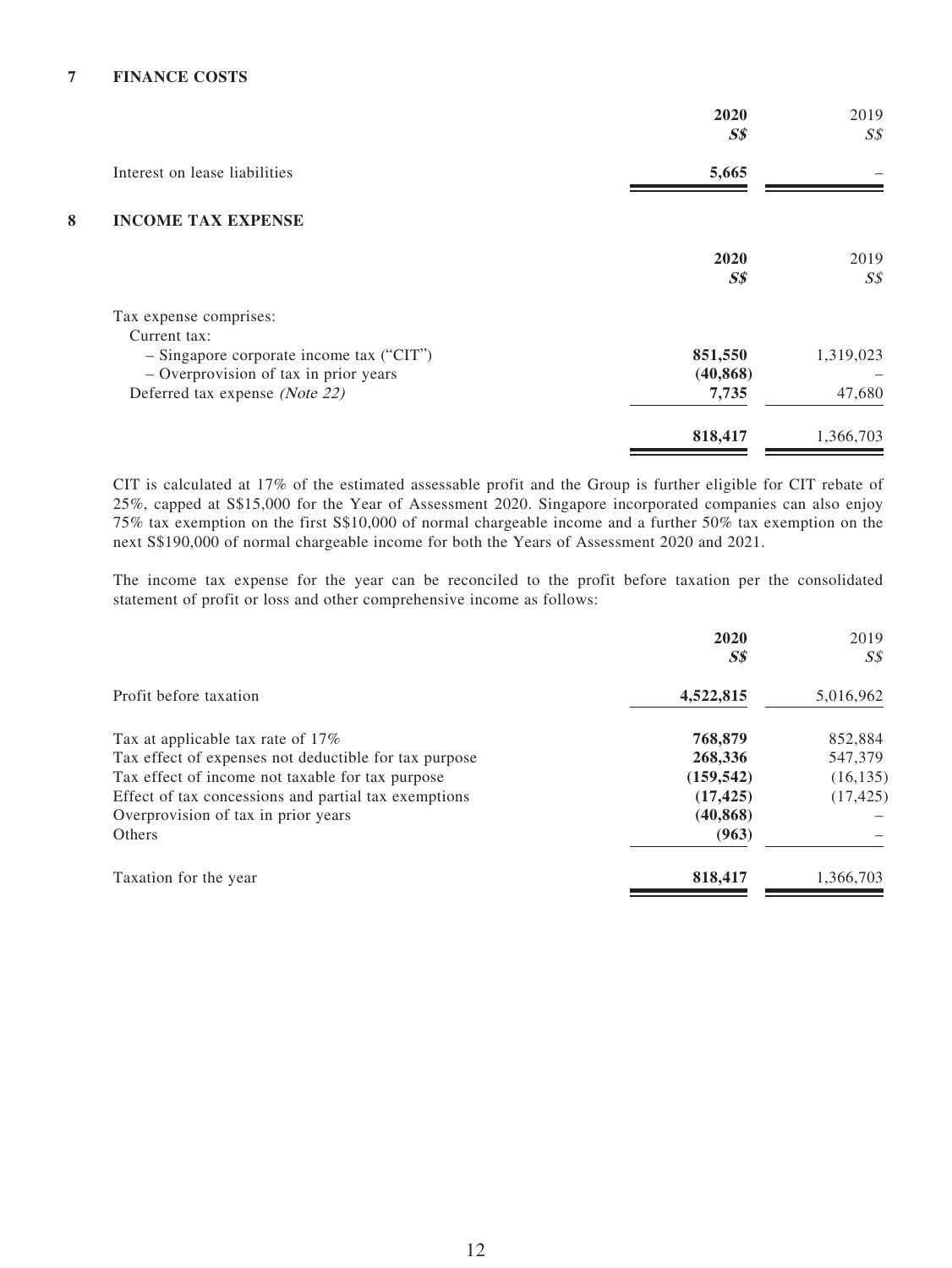#### **9 PROFIT FOR THE YEAR**

Profit for the year has been arrived at after charging (crediting):

|                                                                                                  | 2020           | 2019       |
|--------------------------------------------------------------------------------------------------|----------------|------------|
|                                                                                                  | S <sub>s</sub> | S\$        |
| Depreciation of plant and equipment (Note 12)                                                    | 416,433        | 455,898    |
| Depreciation of right-of-use assets (Note 14)                                                    | 159,322        |            |
| Depreciation of investment property (Note 13)                                                    | 16,022         | 16,022     |
| Audit fees to auditors of the Company:                                                           |                |            |
| $-$ Annual audit fees                                                                            | 205,000        | 175,000    |
| $-$ Audit fees in connection with the listing of the Company (Note)                              |                | 251,250    |
| Listing expenses (Note)                                                                          | 423,905        | 2,616,260  |
| Directors' remuneration                                                                          | 1,225,384      | 1,310,765  |
| Other staff costs:                                                                               |                |            |
| - Salaries and other benefits                                                                    | 3,904,934      | 4,556,874  |
| - Contributions to CPF                                                                           | 175,081        | 176,899    |
| Total staff costs                                                                                | 5,305,399      | 6,044,538  |
| Cost of materials recognised as cost of services                                                 | 9,189,104      | 12,219,318 |
| Subcontractor costs recognised as cost of services                                               | 16,576,616     | 21,133,207 |
| Gross rental income from investment property recognised as                                       |                |            |
| other income (Note 6a)                                                                           | (33, 345)      | (34,200)   |
| Less: Direct operating expenses incurred for investment property<br>that generated rental income | 1,028          | 2,883      |
|                                                                                                  | (32, 317)      | (31, 317)  |

Note: Included in listing expenses are audit fees of S\$Nil (2019: S\$251,250) paid to auditors of the Company, and non-audit fees of S\$Nil (2019: S\$217,500) paid to other auditors of the Group.

Included in deferred issue costs (Note 16b) are audit fees of S\$Nil (2019: S\$112,500) paid to auditors of the Company, and non-audit fees of S\$Nil (2019: S\$102,500) paid to other auditors of the Group.

#### **10 DIVIDENDS**

No dividend has been declared by the Company or group entities during the year.

#### **11 EARNINGS PER SHARE**

The calculation of basic earnings per share is based on the following data:

|                                                                 | 2020          | 2019        |
|-----------------------------------------------------------------|---------------|-------------|
| Profit for the year attributable to owners of the Company (S\$) | 3,704,398     | 3.650.259   |
| Weighted average number of ordinary shares in issue             | 997, 267, 760 | 750,000,000 |
| Basic and diluted earnings per share (S\$ cents)                | 0.37          | 0.49        |

The calculation of basic earnings per share for the years ended 30 June 2020 and 2019 is based on the profit for the year attributable to owners of the Company and the weighted average number of shares in issue.

The weighted average number of ordinary shares for the purpose of calculating basic earnings per share for the year ended 30 June 2019 had been determined on the assumption that the Reorganisation to enable the Company to become the holding company of the Group had been effective on 1 July 2018 and 750,000,000 shares in issue upon completion of the Reorganisation as detailed in Note 23.

Diluted earnings per share is the same as the basic earnings per share because the Group has no dilutive securities that are convertible into shares during the years ended 30 June 2020 and 2019.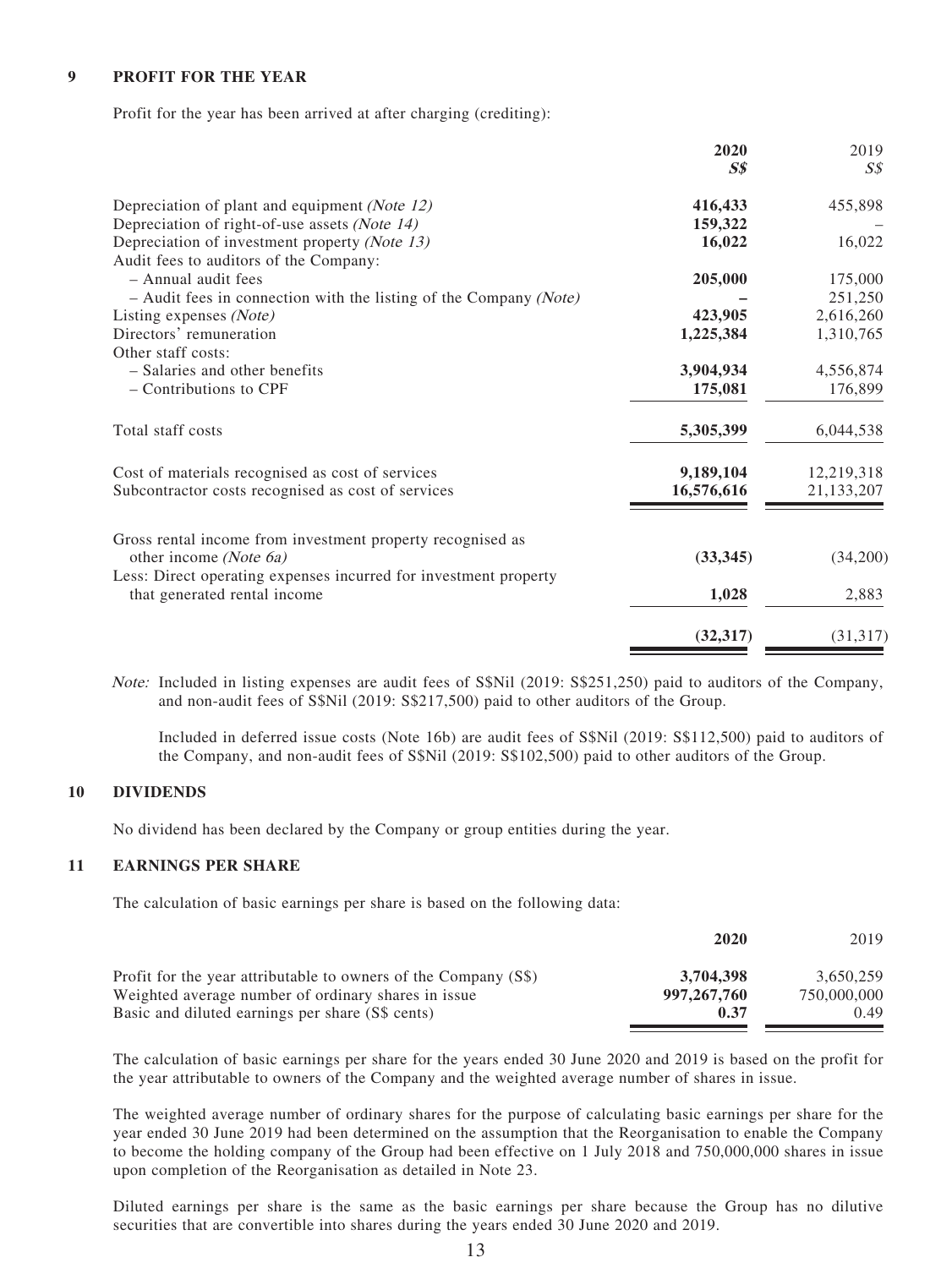### **12 PLANT AND EQUIPMENT**

|                                  | <b>Plant</b> and<br>machinery | <b>Computers</b> | <b>Office</b><br>equipment | Motor<br>vehicles | <b>Furniture</b><br>and fittings | <b>Total</b>   |
|----------------------------------|-------------------------------|------------------|----------------------------|-------------------|----------------------------------|----------------|
|                                  | $S\mathcal{S}$                | $S\mathcal{S}$   | S <sub>s</sub>             | $S\mathcal{S}$    | S\$                              | $S\mathcal{S}$ |
| Cost:                            |                               |                  |                            |                   |                                  |                |
| At 1 July 2018                   | 682,231                       | 142,387          | 45,999                     | 1,379,447         | 40,763                           | 2,290,827      |
| Additions                        | 46,248                        | 24,209           | 36,277                     |                   | 30,930                           | 137,664        |
| Disposals                        | (200, 069)                    | (35,662)         | (17,028)                   |                   | (33,992)                         | (286, 751)     |
| At 30 June 2019                  | 528,410                       | 130,934          | 65,248                     | 1,379,447         | 37,701                           | 2,141,740      |
| Additions                        | 22,038                        | 36,640           |                            | 208,700           | 1,051                            | 268,429        |
| At 30 June 2020                  | 550,448                       | 167,574          | 65,248                     | 1,588,147         | 38,752                           | 2,410,169      |
| <b>Accumulated depreciation:</b> |                               |                  |                            |                   |                                  |                |
| At 1 July 2018                   | 314,024                       | 130,978          | 21,238                     | 579,964           | 36,398                           | 1,082,602      |
| Charge for the year              | 143,213                       | 31,785           | 19,279                     | 255,901           | 5,720                            | 455,898        |
| Elimination on disposals         | (192, 561)                    | (35,662)         | (16,066)                   |                   | (33,713)                         | (278,002)      |
| At 30 June 2019                  | 264,676                       | 127,101          | 24,451                     | 835,865           | 8,405                            | 1,260,498      |
| Charge for the year              | 109,173                       | 20,615           | 13,632                     | 265,262           | 7,751                            | 416,433        |
| At 30 June 2020                  | 373,849                       | 147,716          | 38,083                     | 1,101,127         | 16,156                           | 1,676,931      |
| <b>Carrying amounts:</b>         |                               |                  |                            |                   |                                  |                |
| At 30 June 2019                  | 263,734                       | 3,833            | 40,797                     | 543,582           | 29,296                           | 881,242        |
| At 30 June 2020                  | 176,599                       | 19,858           | 27,165                     | 487,020           | 22,596                           | 733,238        |

The above items of plant and equipment are depreciated on a straight-line basis at the following useful lives:

| Plant and machinery    | 5 years |
|------------------------|---------|
| Computers              | 1 year  |
| Office equipment       | 5 years |
| Motor vehicles         | 5 years |
| Furniture and fittings | 5 years |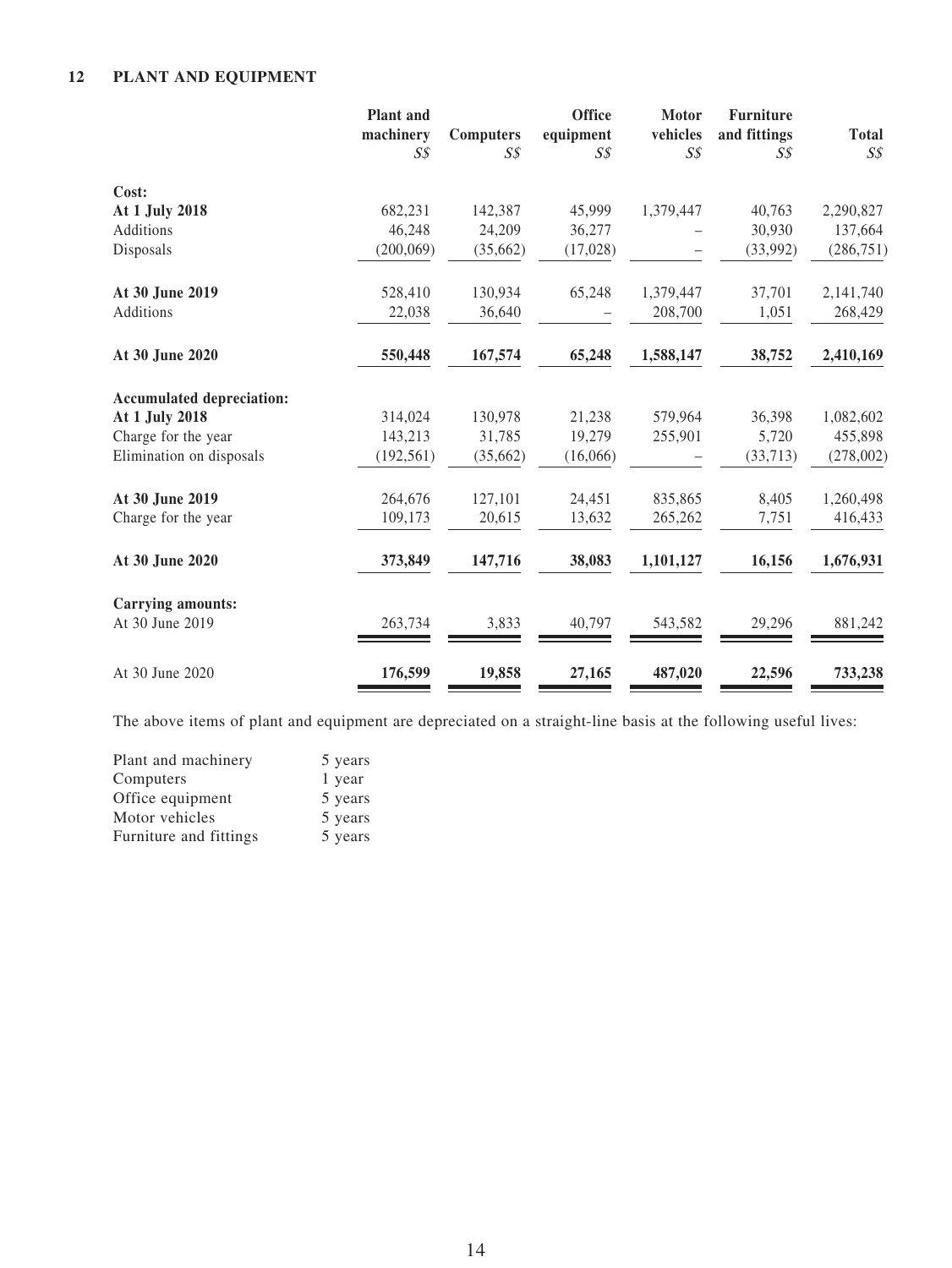### **13 INVESTMENT PROPERTY**

|                                  | 2020           | 2019           |
|----------------------------------|----------------|----------------|
|                                  | S <sub>s</sub> | S <sub>S</sub> |
| Cost:                            |                |                |
| At beginning and end of the year | 933,509        | 933,509        |
| <b>Accumulated depreciation:</b> |                |                |
| At beginning of the year         | 61,575         | 45,553         |
| Charge for the year              | 16,022         | 16,022         |
| At end of the year               | 77,597         | 61,575         |
| Carrying amount:                 |                |                |
| At end of the year               | 855,912        | 871,934        |

The investment property is leased to a third party. The leases contain initial non-cancellable period of three years. Subsequent renewals are negotiated with the lessee.

The investment property is depreciated on a straight-line basis over 57 years.

As at 30 June 2020, the fair value of the investment property amounted to S\$1,020,000 (2019: S\$1,020,000). The fair value measurement of the Group's investment property as at 31 January 2019 was carried out by Ascent Partners Valuation Service Limited, an independent valuer not related to the Group, and who has the appropriate qualifications and relevant experience. Management has assessed that the key inputs and assumptions used by the valuer for valuation date 31 January 2019 remain applicable and reasonable as at 30 June 2019 and 2020.

The fair values were based on comparable market transactions of similar properties in the neighbourhood that have been transferred in the open market with the significant unobservable input being the price per square meter where any significant isolated increase (decrease) in this input would result in a significantly higher (lower) fair value measurement.

The investment property is categorised within level 3 of the fair value hierarchy.

In estimating the fair value of the property, the highest and best use of the property is its current use.

Details of the Group's investment property and information about the fair value hierarchy as at the end of each year are as follows:

|                                                        |               | Fair value as at |           |  |
|--------------------------------------------------------|---------------|------------------|-----------|--|
| <b>Address</b>                                         | <b>Tenure</b> | 2020             | 2019      |  |
|                                                        |               | S\$              | SS        |  |
| Level 3                                                |               |                  |           |  |
| No.3 Ang Mo Kio St. #04-34, Link@AMK, Singapore 569139 | 57 years      | 1,020,000        | 1,020,000 |  |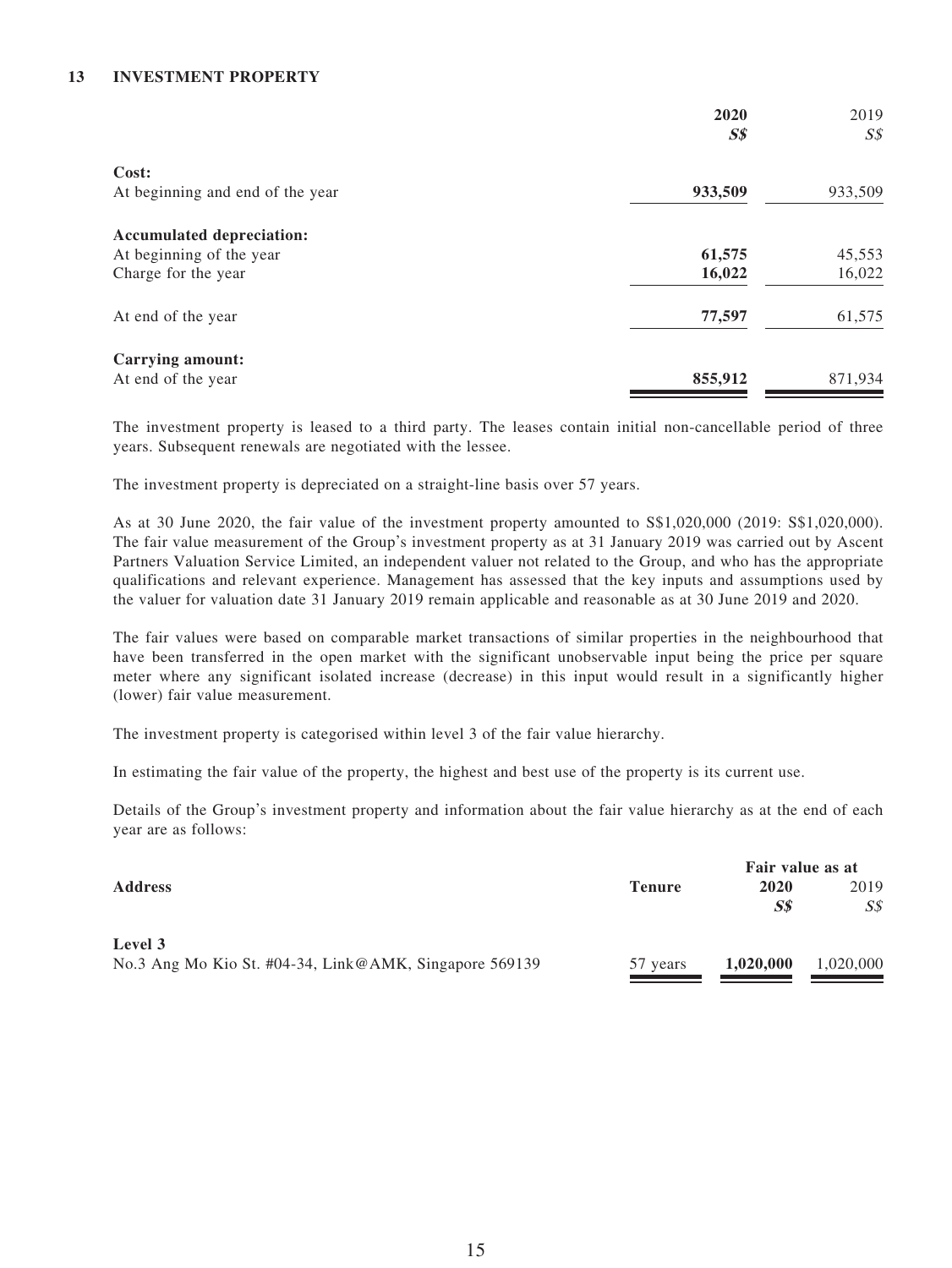### **14 RIGHT-OF-USE ASSETS (GROUP AS A LESSEE)**

|                                           |                    |               | <b>Office</b> |                |
|-------------------------------------------|--------------------|---------------|---------------|----------------|
|                                           | <b>Dormitories</b> | <b>Office</b> | equipment     | <b>Total</b>   |
|                                           | S\$                | SS            | S\$           | S <sub>S</sub> |
| Cost:                                     |                    |               |               |                |
| At 1 July 2019 (Upon adoption of IFRS 16) | 88,141             | 232,804       | 11,213        | 332,158        |
| Additions                                 | 178,416            |               |               | 178,416        |
| At 30 June 2020                           | 266,557            | 232,804       | 11,213        | 510,574        |
| <b>Accumulated Depreciation:</b>          |                    |               |               |                |
| At 1 July 2019 (Upon adoption of IFRS 16) | 42,308             | 51,734        | 2,616         | 96,658         |
| Charge for the year                       | 79,478             | 77,601        | 2,243         | 159,322        |
| At 30 June 2020                           | 121,786            | 129,335       | 4,859         | 255,980        |
| <b>Carrying amount</b>                    |                    |               |               |                |
| At 30 June 2020                           | 144,771            | 103,469       | 6,354         | 254,594        |

The Group leases several assets including staff dormitories, office and office equipment. The lease term is two to five years (2019: two to three years).

The Group has no options to purchase any of its leased assets at the end of the lease term. The Group's obligations are secured by the lessors' title to the leased assets for such leases.

Certain leases for staff dormitories expired in the current financial year. The expired contracts were either replaced by new leases for similar underlying assets or extended through exercising options. This resulted in additions to right-of-use assets of S\$178,416 in 2020.

The maturity analysis of lease liabilities is presented in Note 21.

#### **Amounts recognised in profit or loss**

|                                                         | <b>2020</b><br>SS |
|---------------------------------------------------------|-------------------|
| Depreciation expense on right-of-use assets (Note $9$ ) | 159,322           |
| Interest expense on lease liabilities (Note 7)          | 5,665             |
| Expense relating to short-term leases                   | 72,160            |

At 30 June 2020, the Group is committed to S\$4,800 for short-term leases.

The total cash outflow for leases in 2020 amounts to approximately S\$233,000.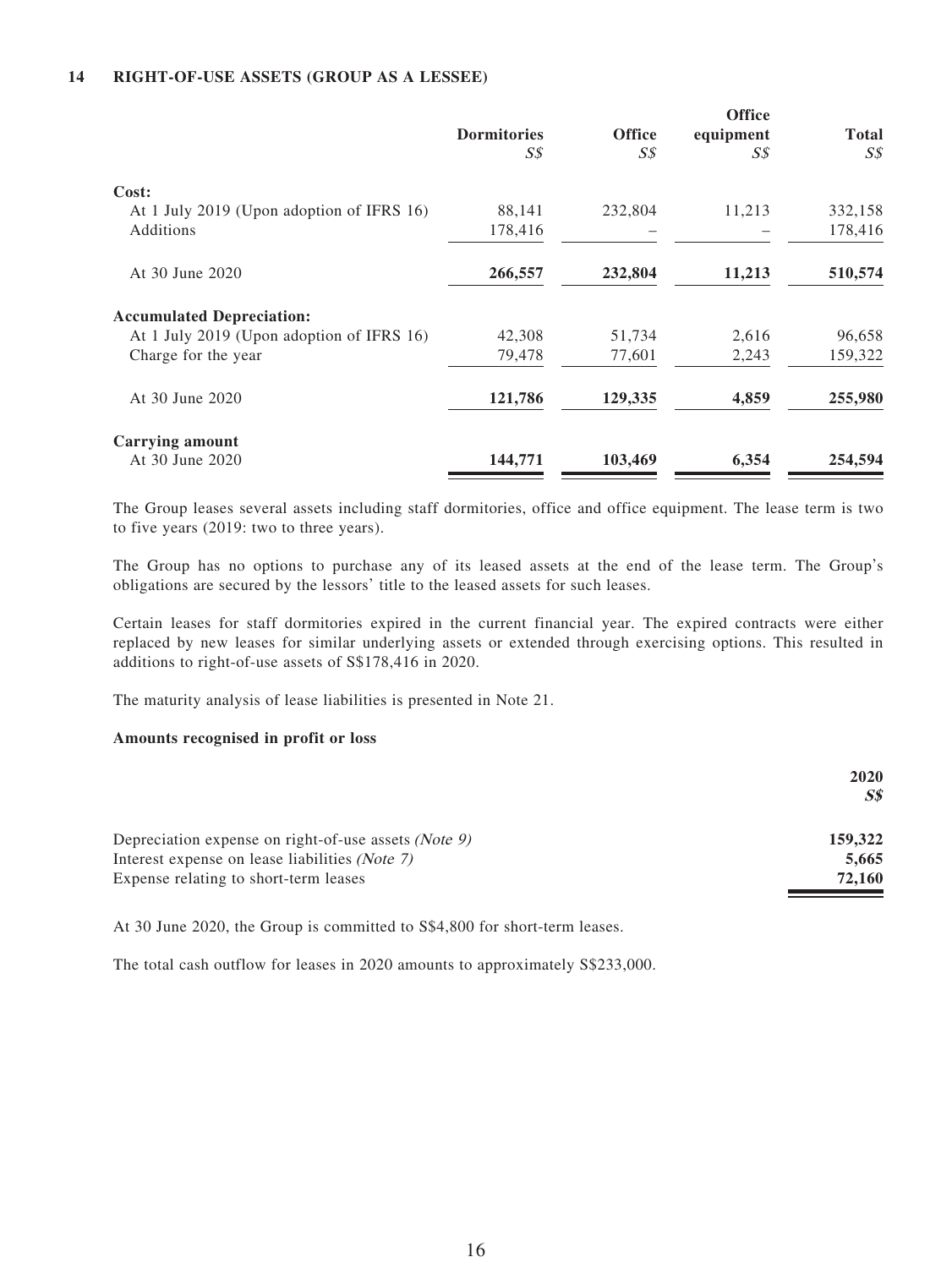#### **15 TRADE RECEIVABLES**

|                                                            | 2020<br>S <sub>s</sub>  | 2019<br>S\$            |
|------------------------------------------------------------|-------------------------|------------------------|
| Trade receivables<br>Less: Allowance for impairment losses | 3,088,064<br>(233, 811) | 2,711,149<br>(22, 325) |
|                                                            | 2,854,253               | 2,688,824              |

As at 1 July 2018, trade receivables amount to S\$3,360,752.

The Group grants credit term to customers typically 30 to 35 days from invoice date for trade receivables to all customers, for the financial year ended 30 June 2020 (2019: 30 to 35 days). The following is an aged analysis of trade receivables, net of allowance for impairment losses, presented based on the invoice date which approximated the revenue recognition date at the end of each reporting year:

|                     | 2020           | 2019           |
|---------------------|----------------|----------------|
|                     | S <sub>s</sub> | $S\mathcal{S}$ |
| Within 30 days      | 1,726,441      | 2,326,057      |
| 31 days to 60 days  | 326,514        | 264,919        |
| 61 days to 90 days  | 384,793        | 16,887         |
| 91 days to 120 days | 14,964         | 26,222         |
| More than 120 days  | 401,541        | 54,739         |
|                     | 2,854,253      | 2,688,824      |

Before accepting any new customer, the Group has assessed the potential customer's credit quality and defined credit limit to each customer on individual basis. Limits attributed to customers are reviewed when necessary. The majority of the Group's trade receivables that are neither past due nor impaired have good credit quality with reference to respective settlement history.

The Group does not charge interest or hold any collateral over these balances.

The Group applies the simplified approach to provide impairment loss measured as expected credit losses prescribed by IFRS 9.

To measure the ECL of trade receivables, trade receivables are assessed individually for all customers.

As part of the Group's credit risk management, the Group assesses the impairment for its customers by reference to past default experience and current past due exposure of the debtor and an analysis of the debtor's current financial position, adjusted for factors that are specific to the debtors, general economic conditions and an assessment of both the current as well as forecast direction of conditions at the reporting date.

The estimated loss rates are estimated based on historical observed default rates over the expected life of the debtors and are adjusted for forward-looking information that is available without undue cost or effort. As at 30 June 2020, the Group recognised S\$233,811 impairment allowance based on individual assessment for all customers.

There has been no changes in the estimation techniques or significant assumption made during the current reporting period.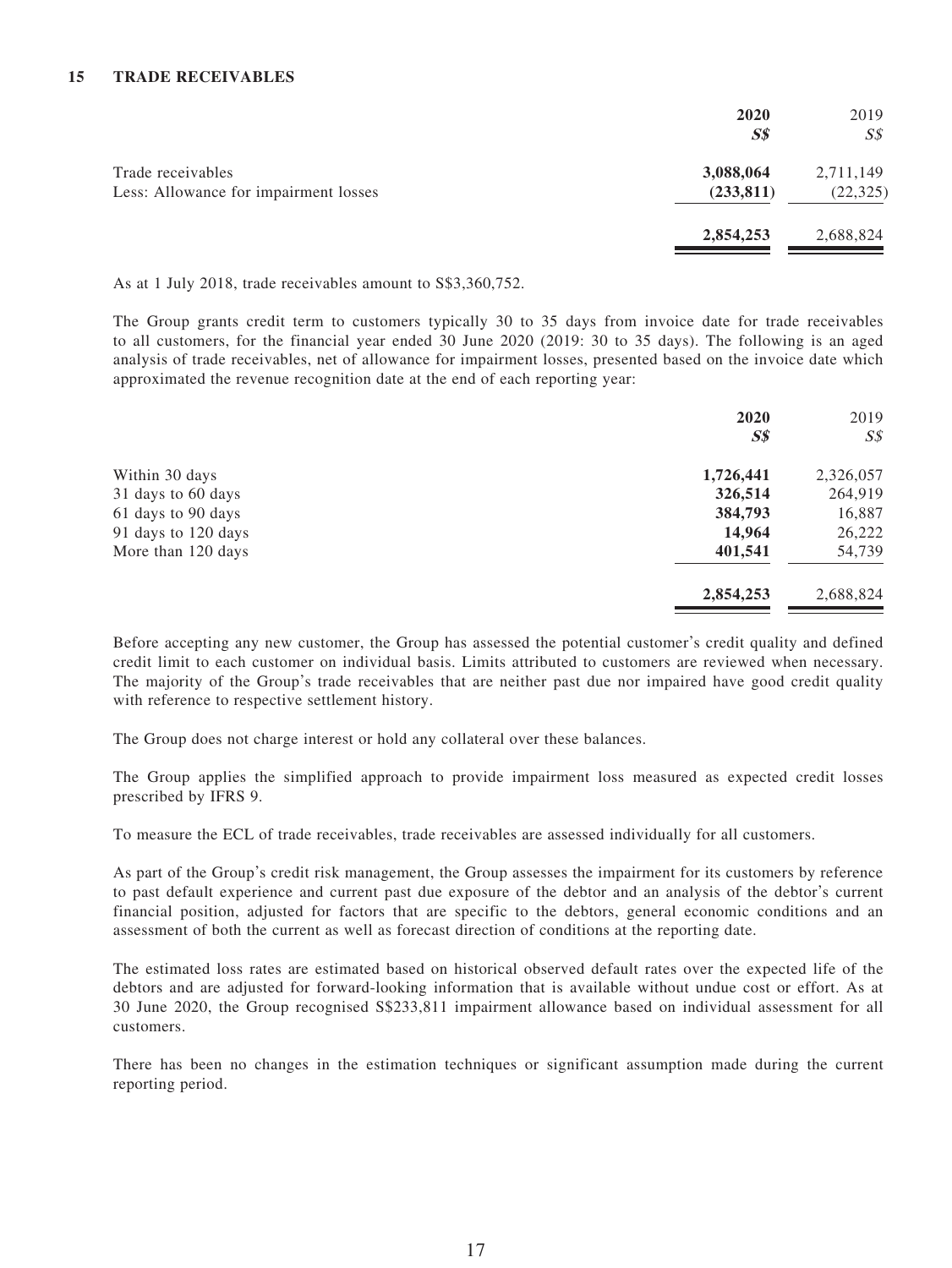The table below is an analysis of trade receivables as at year end:

#### **Analysis of trade receivables:**

|                                       | 2020<br>S <sub>s</sub> | 2019<br>$S\mathcal{S}$ |
|---------------------------------------|------------------------|------------------------|
| Not past due and not impaired         | 1,726,441              | 2,326,057              |
| Past due but not impaired             | 1,127,812              | 362,767                |
|                                       | 2,854,253              | 2,688,824              |
| Past due and impaired                 | 233,811                | 22,325                 |
| Less: Allowance for impairment losses | (233, 811)             | (22, 325)              |
|                                       | 2,854,253              | 2,688,824              |

The following is an analysis of trade receivables by age, presented based on the due date at the end of each reporting period, net of allowance for impairment losses:

### **Receivables that are past due but not impaired:**

|                     | 2020           | 2019           |
|---------------------|----------------|----------------|
|                     | S <sub>s</sub> | $S\mathcal{S}$ |
| Within 30 days      | 326,514        | 264,919        |
| 31 days to 60 days  | 384,793        | 16,887         |
| 61 days to 90 days  | 14,964         | 26,222         |
| 91 days to 120 days | 6,212          | 1,685          |
| More than 120 days  | 395,329        | 53,054         |
|                     | 1,127,812      | 362,767        |

Included in the Group's trade receivables are carrying amount of approximately S\$1,127,812 which are past due at 30 June 2020 (2019: S\$362,767), for which the Group has not provided for impairment loss as there has not been a significant change in credit quality and the amounts are still considered recoverable based on repayment history of respective customers. Management has assessed that the receivables as at 30 June 2020 that are past due beyond 90 days are not in default as a significant portion of these relate to backcharges to a subcontractor, to which the Group is in a net payable position to as at 30 June 2020.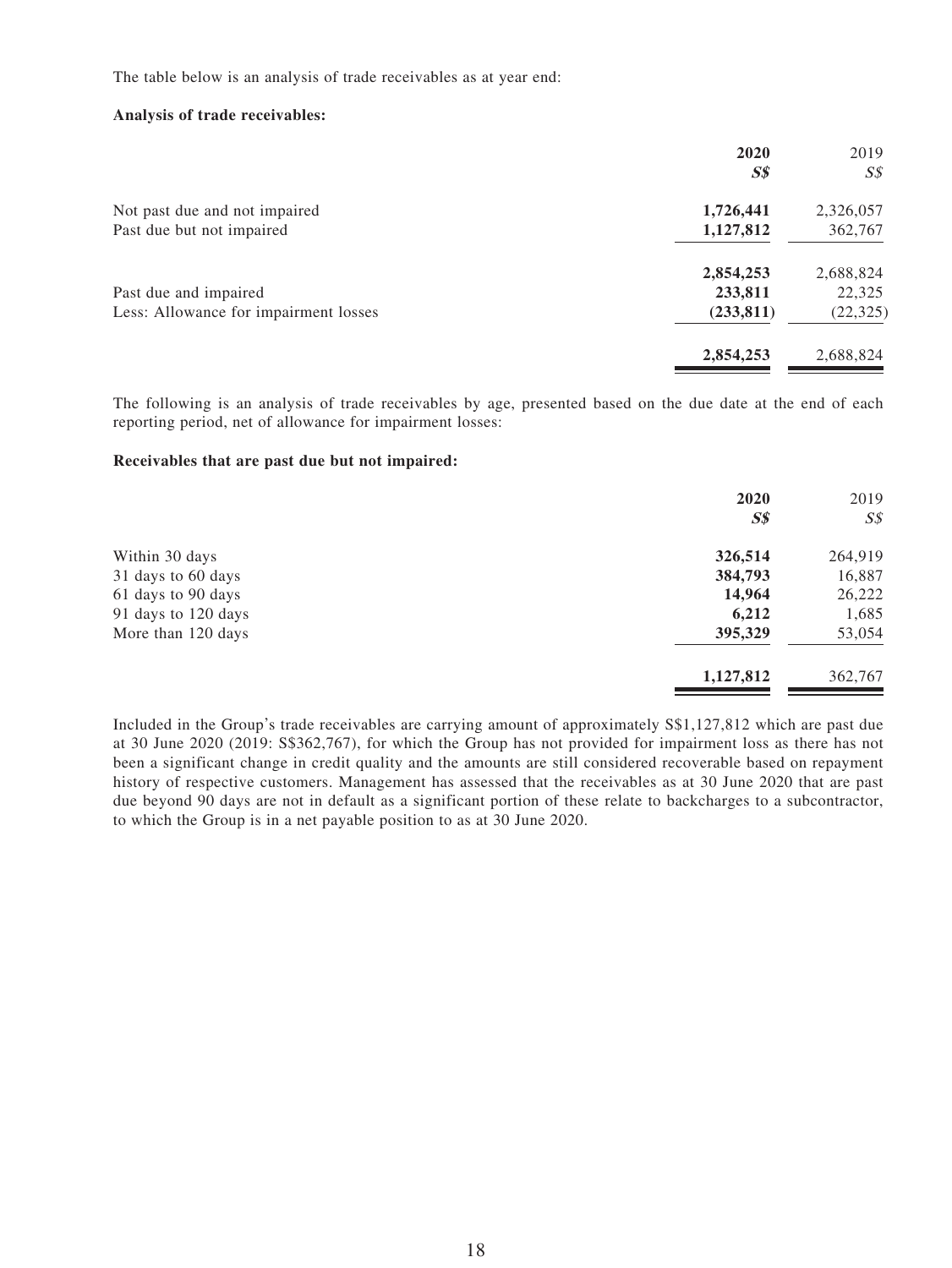#### **Movements in the allowance for impairment losses on trade receivables:**

|                                                                                   | 2020<br>$S\$      | 2019<br>SS          |
|-----------------------------------------------------------------------------------|-------------------|---------------------|
| Balance at beginning of year<br>Impairment losses recognised (reversed) (Note 6c) | 22,325<br>211,486 | 54,251<br>(31, 926) |
| Balance at end of year                                                            | 233,811           | 22,325              |

The movement for the financial year ended 30 June 2020 and 2019, i.e., in lifetime ECL, has been recognised for trade receivables in accordance with the simplified approach set out in IFRS 9.

### **16 a. DEPOSITS**

The amounts as at 30 June 2020 relate to cash deposits placed directly either with a customer or with a bank (for performance guarantee issued) as security for due performance and observance of the Group's obligations under contracts entered into between the Group and its customers, where the projects are due to be completed in January 2022 and December 2021 respectively.

The amount as at 30 June 2019 relates to cash deposit placed directly with a customer as security for due performance and observance of the Group's obligations under a contract entered into between the Group and a customer, where the project is due to be completed in 2021. This amount has been reclassified to current deposits (as disclosed in Note 16b) as at 30 June 2020.

The management considered the ECL for such deposits to be insignificant as at 30 June 2020 and 2019.

#### **b. OTHER RECEIVABLES, DEPOSITS AND PREPAYMENTS**

|                          | 2020    | 2019           |
|--------------------------|---------|----------------|
|                          | $S\$$   | S <sub>s</sub> |
| Deposits (Note)          | 476,999 | 358,852        |
| Prepayments              | 28,353  | 84,420         |
| Deferred issue costs     |         | 1,058,398      |
| Grant receivables (Note) | 244,056 |                |
| Others (Note)            | 77,374  | 203,192        |
|                          | 826,782 | 1,704,862      |
|                          |         |                |

Note: The management considered the ECL for deposits, grant receivables, and others to be insignificant as at 30 June 2020 and 2019.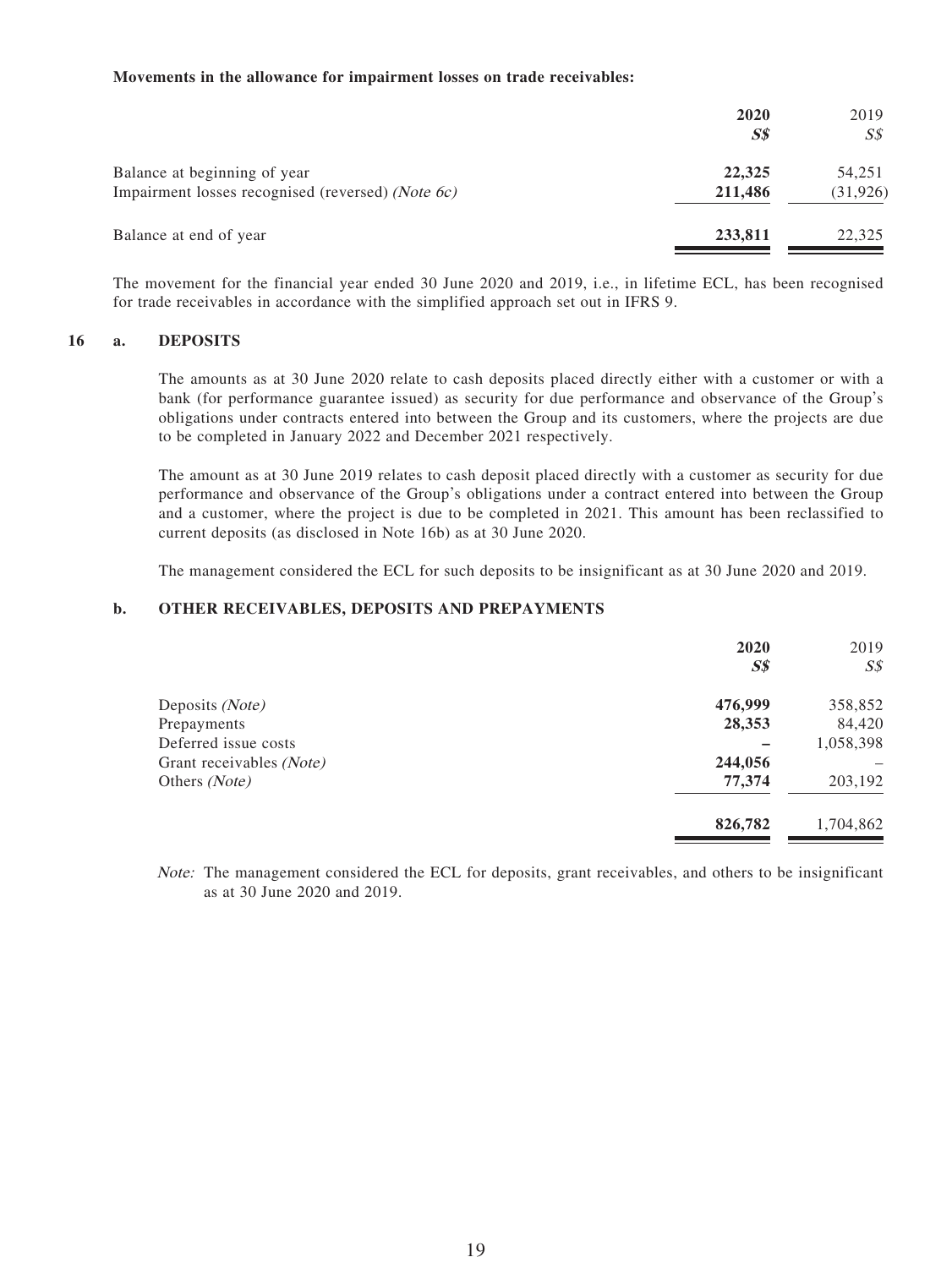#### **17 CONTRACT ASSETS/LIABILITIES**

The following is the analysis of the contract assets and contract liabilities balances for financial reporting purpose:

|                                         | 2020<br>S <sub>s</sub>   | 2019<br>S <sub>s</sub> |
|-----------------------------------------|--------------------------|------------------------|
| Contract assets<br>Contract liabilities | 39,632,362<br>(300, 528) | 32,768,152             |
|                                         | 39, 331, 834             | 32,768,152             |

As at 1 July 2018, contract assets and contract liabilities amounted to S\$11,440,486 and S\$42,365 respectively.

Contract assets (retention receivables) and contract liabilities arising from the same contract are presented on a net basis above. In the analysis below, these contract assets (retention receivables) and contract liabilities are presented on a gross basis, with the effect of the grossing up being S\$56,875 as at 30 June 2020 (2019: S\$Nil).

#### **Contract assets**

Amounts represent the Group's rights to considerations from customers for the provision of electrical engineering services, which arise when: (i) the Group completed the relevant services under such contracts and pending formal certification by the customers; and (ii) the customers withhold certain amounts payable to the Group as retention money to secure the due performance of the contracts for a period of generally 12 months (defect liability period) after completion of the relevant works. Any amount previously recognised as a contract asset is reclassified to trade receivables at the point at which it becomes unconditional and is invoiced to the customer.

The Group's contract assets are analysed as follows:

|                                       | 2020<br>$S\$ | 2019<br>SS |
|---------------------------------------|--------------|------------|
| Retention receivables                 | 4,712,601    | 4,318,580  |
| Less: Allowance for impairment losses | (205,000)    |            |
| Others (Note)                         | 35,181,636   | 28,449,572 |
|                                       | 39,689,237   | 32,768,152 |

Note: Others represent the revenue not yet billed to the customers, for which the Group has completed the relevant services under such contracts but yet to be certified by architects, surveyors or other representatives appointed by the customers.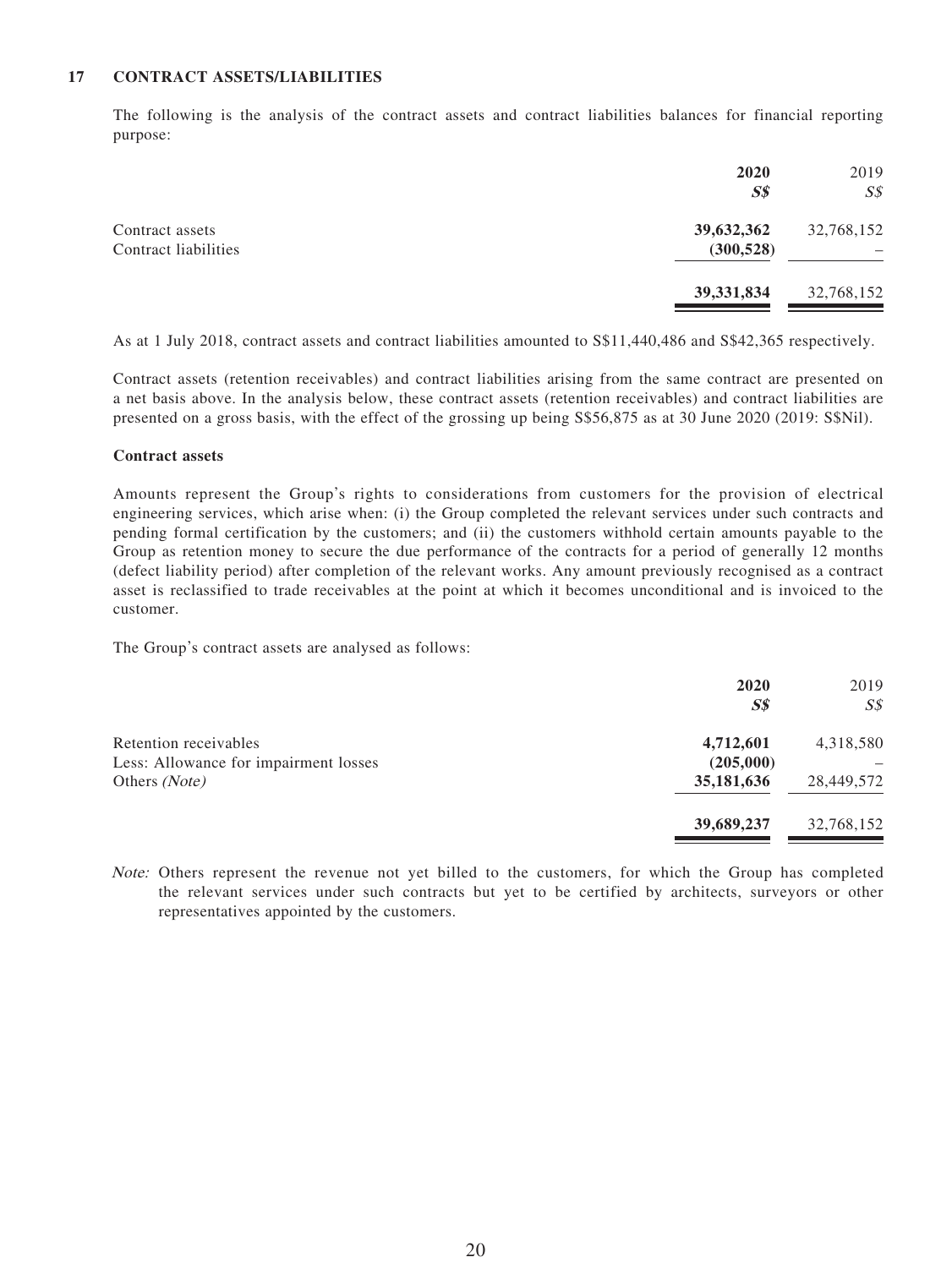Changes of contract assets were mainly due to changes in: (1) the amount of retention receivables (generally at a certain percentage of total contract sum) in accordance with the number of ongoing and completed contracts under the defect liability period; and (2) the size and number of contract works that the relevant services were completed but yet certified by architects, surveyors or other representatives appointed by the customers at the end of each reporting period.

The Group's contract assets include retention receivables to be settled, based on the expiry of the defect liability period of the relevant contracts or in accordance with the terms specified in the relevant contracts, at the end of the reporting period. The balances are classified as current as they are expected to be received within the Group's normal operating cycle.

To measure ECL, contract assets are assessed individually for all customers. The contract assets relate to unbilled work in progress and have substantially the same risk characteristics as the trade receivables for the same type of contracts. The Group has therefore concluded that the expected loss rates for trade receivables are a reasonable approximation for the loss rates for contract assets. Based on the individual assessment for all customers by management of the Group, other than disclosed below, it is considered that the ECL for contract assets is insignificant as at 30 June 2020 and 2019.

Movements in the allowance for impairment losses on retention receivables:

|                                                                        | 2020<br>S <sub>s</sub> | 2019<br>S <sub>s</sub> |
|------------------------------------------------------------------------|------------------------|------------------------|
| Balance at beginning of year<br>Impairment losses recognised (Note 6c) | 205,000                |                        |
| Balance at end of year                                                 | 205,000                |                        |

There were no impairment losses recognised on any contract assets during the year ended 30 June 2019.

### **Contract liabilities**

The contract liabilities represents the Group's obligation to transfer services to customers for which the Group has received consideration in advance (or an amount of consideration is due) from the customers according to the progressive billing arrangement stated in the contracts. Contract liabilities as at 30 June 2020 mainly relate to advances received from customers.

The Group's contract liabilities are analysed as follows:

|                      | 2020<br>S <sub>s</sub> | 2019<br>S <sub>s</sub>   |
|----------------------|------------------------|--------------------------|
| Contract liabilities | 357,403                | $\overline{\phantom{a}}$ |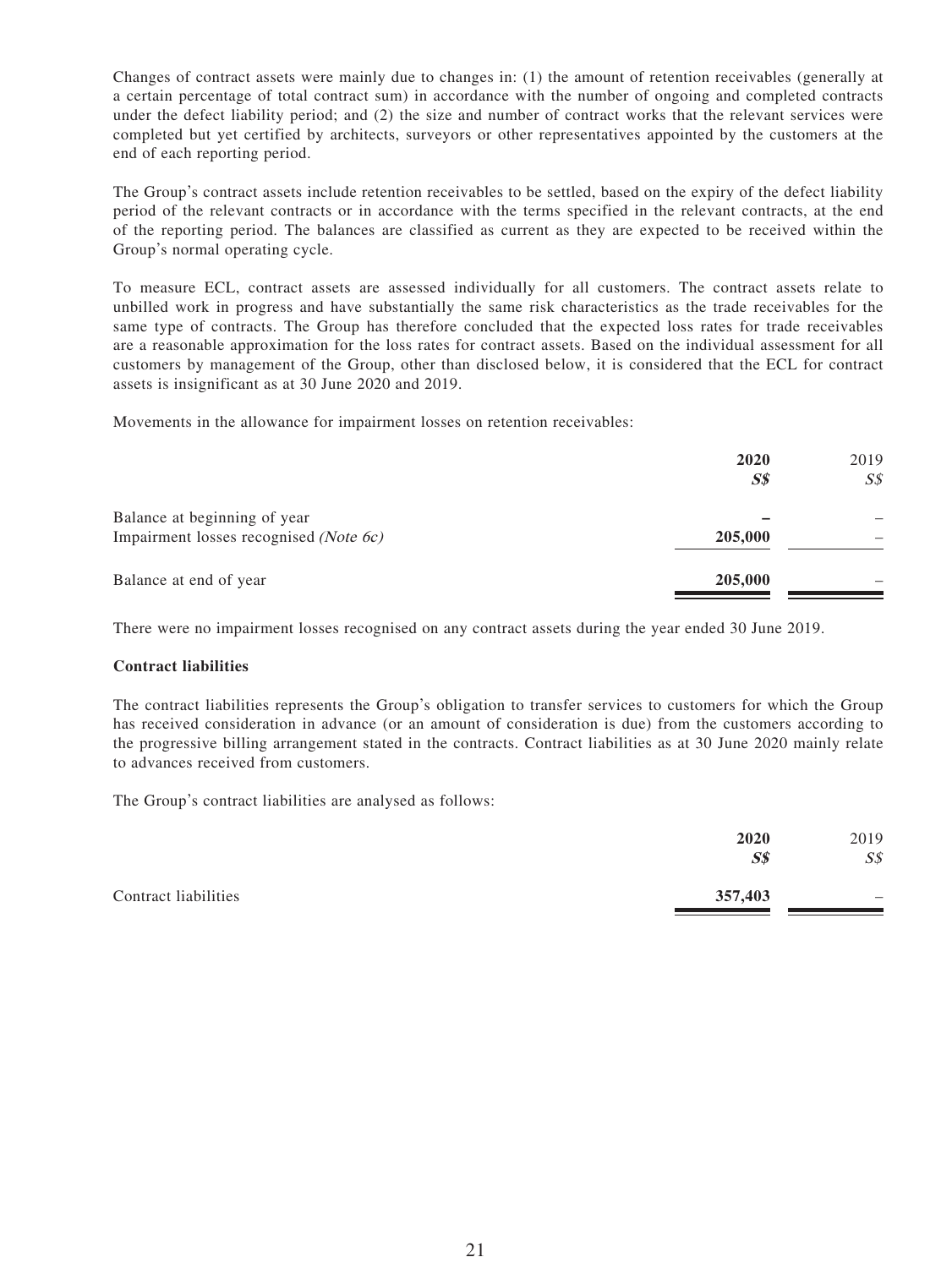|                                                | 2020      | 2019 |
|------------------------------------------------|-----------|------|
|                                                | SS        | SS   |
| Financial assets mandatorily measured at FVTPL |           |      |
| Dual currency investments in S\$               | 2,805,401 |      |
| Dual currency investments in US\$              | 2,773,621 |      |
|                                                | 5,579,022 |      |

The Group uses short-term dual currency investments as a tool to earn higher interest on its bank balances as compared to short-term time deposits. Dual currency investments are a type of structured investment that combines time deposits with an embedded currency option. On trade date, the Group agrees the base currency (in which principal invested is denominated), an alternate currency, a strike rate and tenor with the financial institution. Upon expiry, should the base currency depreciate against the alternate currency, principal and interest will be received in base currency. Otherwise, principal and interest will be converted to alternate currency at strike rate and received.

Dual currency investments are classified as FVTPL and any foreign currency component is included in fair value movement recognised in profit or loss. However, as the Group's dual currency investments are only for a tenor of one month and will mature shortly after year end, no mark-to-market gain/loss has been recognised during the year ended 30 June 2020. They carry fixed interest rate ranging of 2.38% to 2.70% per annum.

#### **19 BANK BALANCES AND CASH**

|                                                         | 2020<br>S <sub>s</sub> | 2019<br>$S\mathcal{S}$ |
|---------------------------------------------------------|------------------------|------------------------|
| Cash at banks                                           | 15,722,361             | 5,963,228              |
| Cash on hand                                            | 31,387                 | 30,230                 |
| Cash and cash equivalents in the consolidated statement |                        |                        |
| of cash flows                                           | 15,753,748             | 5,993,458              |

As at 30 June 2020, other than time deposits of S\$9,093,085 (2019 : S\$Nil) with tenure of three months and which carry fixed interest rate of 1.60% per annum, and bank balances of  $\$6,144,672$  (2019 :  $\$1,747,378$ ) that carry effective interest rate ranging from 0.09% to 1.24% per annum (2019 : 0.68% to 0.70% per annum), the remaining bank balances and cash are interest-free.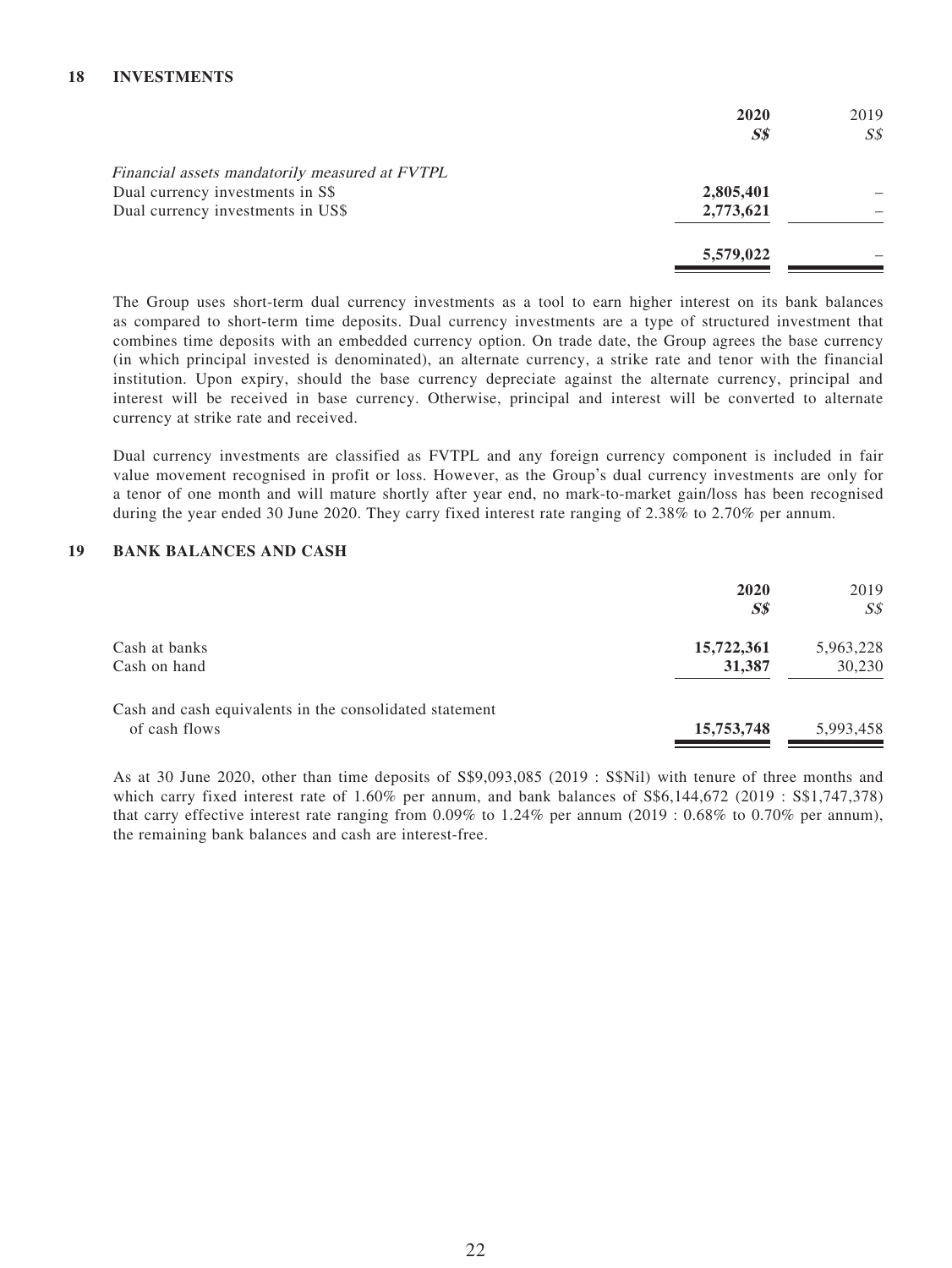#### **20 TRADE AND OTHER PAYABLES**

Trade and other payables comprise the following:

|                                                                             | 2020       | 2019       |
|-----------------------------------------------------------------------------|------------|------------|
|                                                                             | <b>S\$</b> | SS         |
| Trade payables                                                              | 1,669,311  | 2,751,365  |
| Trade accruals                                                              | 21,665,536 | 19,383,190 |
| Retention payables (Note)                                                   | 2,247,912  | 1,503,736  |
|                                                                             | 25,582,759 | 23,638,291 |
| Other payables                                                              |            |            |
| Accrued listing expenses                                                    |            | 1,456,119  |
| Payroll and CPF payables                                                    | 225,245    | 225,974    |
| Goods and Services Tax ("GST") payables                                     | 233,432    | 34,363     |
| Rental deposit received                                                     | 8,550      | 8,550      |
| Share issue proceeds received in advance from cornerstone investor (Note 1) |            | 3,500,926  |
| Deferred grant income                                                       | 145,806    |            |
| Accrued audit fees                                                          | 205,000    | 175,000    |
| Others                                                                      | 4,225      | 2,102      |
|                                                                             | 26,405,017 | 29,041,325 |

Note: The retention payables to subcontractors are interest-free and payable after the completion of maintenance period or in accordance with the terms specified in the relevant contracts for a period of generally 12 months after completion of the relevant works.

Note 1: The amount was received by the Group shortly before the year ended 30 June 2019, and was applied to share premium upon the Share Offer (as defined in Note 23) subsequent to year end.

The following is an aged analysis of trade payables presented based on the invoice date at the end of each reporting period:

|                   | 2020           | 2019           |
|-------------------|----------------|----------------|
|                   | S <sub>s</sub> | S <sub>s</sub> |
| Within 30 days    | 980,251        | 1,740,031      |
| 31 to 60 days     | 348,509        | 376,329        |
| $61$ to $90$ days | 11,547         | 138,235        |
| 91 to 120 days    | 47,198         | 340,667        |
| Over 120 days     | 281,806        | 156,103        |
|                   | 1,669,311      | 2,751,365      |

The credit period on purchases from suppliers and subcontractors is 30 to 90 days (2019: 7 to 90 days) or payable upon delivery.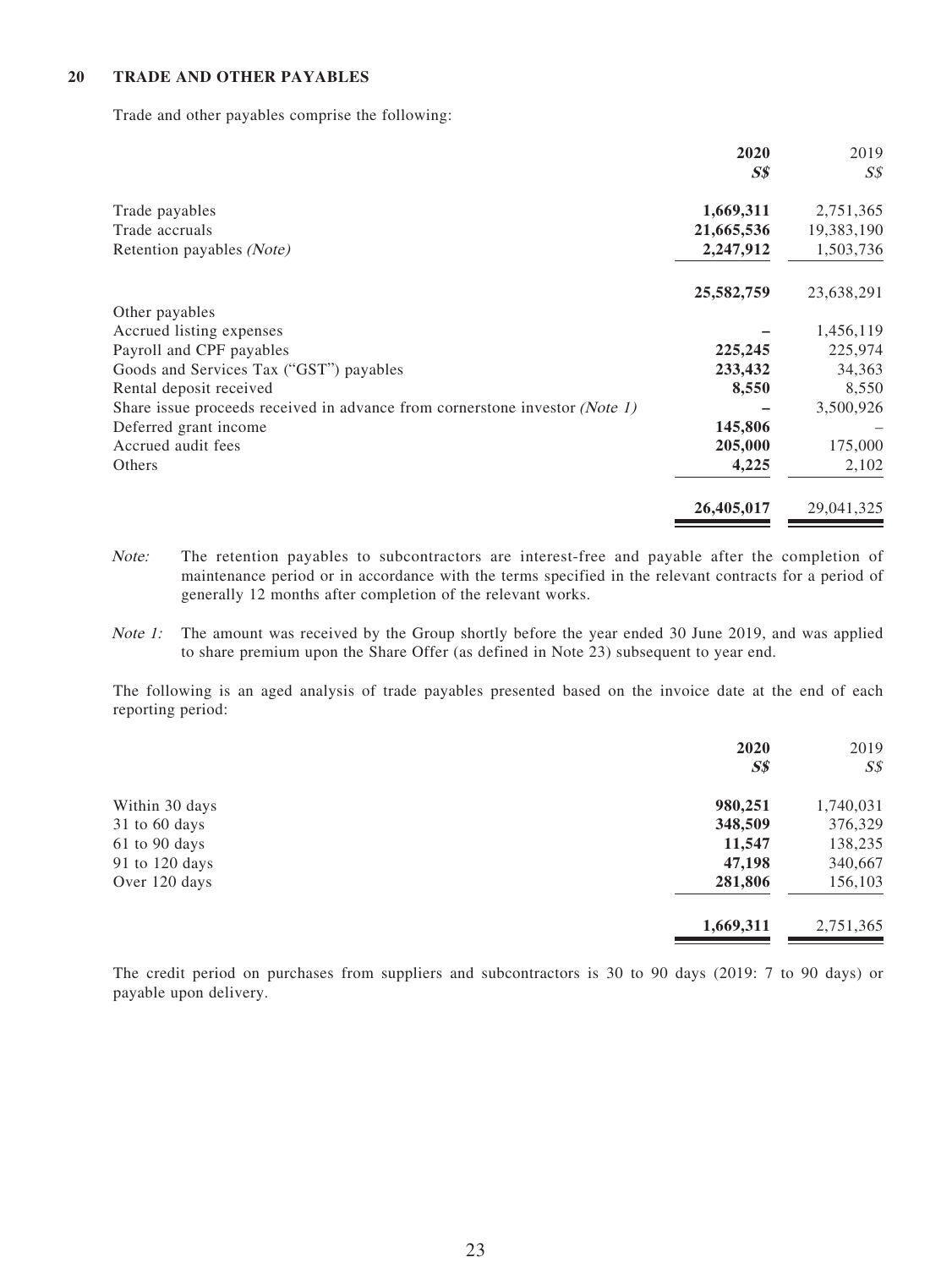### **21 LEASE LIABILITIES**

|                                                                                  | 2020<br>$\boldsymbol{S}\boldsymbol{\mathit{S}}$ |
|----------------------------------------------------------------------------------|-------------------------------------------------|
| Lease liabilities payable:                                                       |                                                 |
| Within one year                                                                  | 175,042                                         |
| Within a period of more than one year but not more than two years                | 83,359                                          |
| Within a period of more than two years but not more than five years              | 1,967                                           |
|                                                                                  | 260,368                                         |
| Less: Amount due for settlement with 12 months (shown under current liabilities) | (175, 042)                                      |
| Amount due for settlement after 12 months (shown under non current liabilities)  | 85,326                                          |

The Group does not face a significant liquidity risk with regard to its lease liabilities. Lease liabilities are monitored within the Group's finance function.

The above represents leases for certain staff dormitories, office and office equipment of the Group. The weighted average incremental borrowing rate was 2.29% per annum.

The Group's lease does not contain variable lease payments and accordingly no expense relating to variable lease payments is included in the measurement of lease liabilities.

Certain leases of the Group contain extension periods, for which the related lease payments had not been included in lease liabilities as the Group is not reasonably certain to exercise these extension options. These extension options are exercisable by the Group and not by the lessor.

### **22 DEFERRED TAX LIABILITIES**

|                                                                                                     | 2020<br>$S\$ | 2019<br>$S\mathcal{S}$ |
|-----------------------------------------------------------------------------------------------------|--------------|------------------------|
| As at 1 July $2019$                                                                                 | 53,603       | 5,923                  |
| Recognised in profit or loss during the year:<br>$-$ Accelerated tax depreciation ( <i>Note 8</i> ) | 7.735        | 47,680                 |
| As at 30 June 2020                                                                                  | 61,338       | 53,603                 |

The deferred tax liabilities resulted from temporary taxable differences arising from accelerated depreciation in relation to capital allowance claims on qualified assets in accordance with prevailing tax laws in Singapore.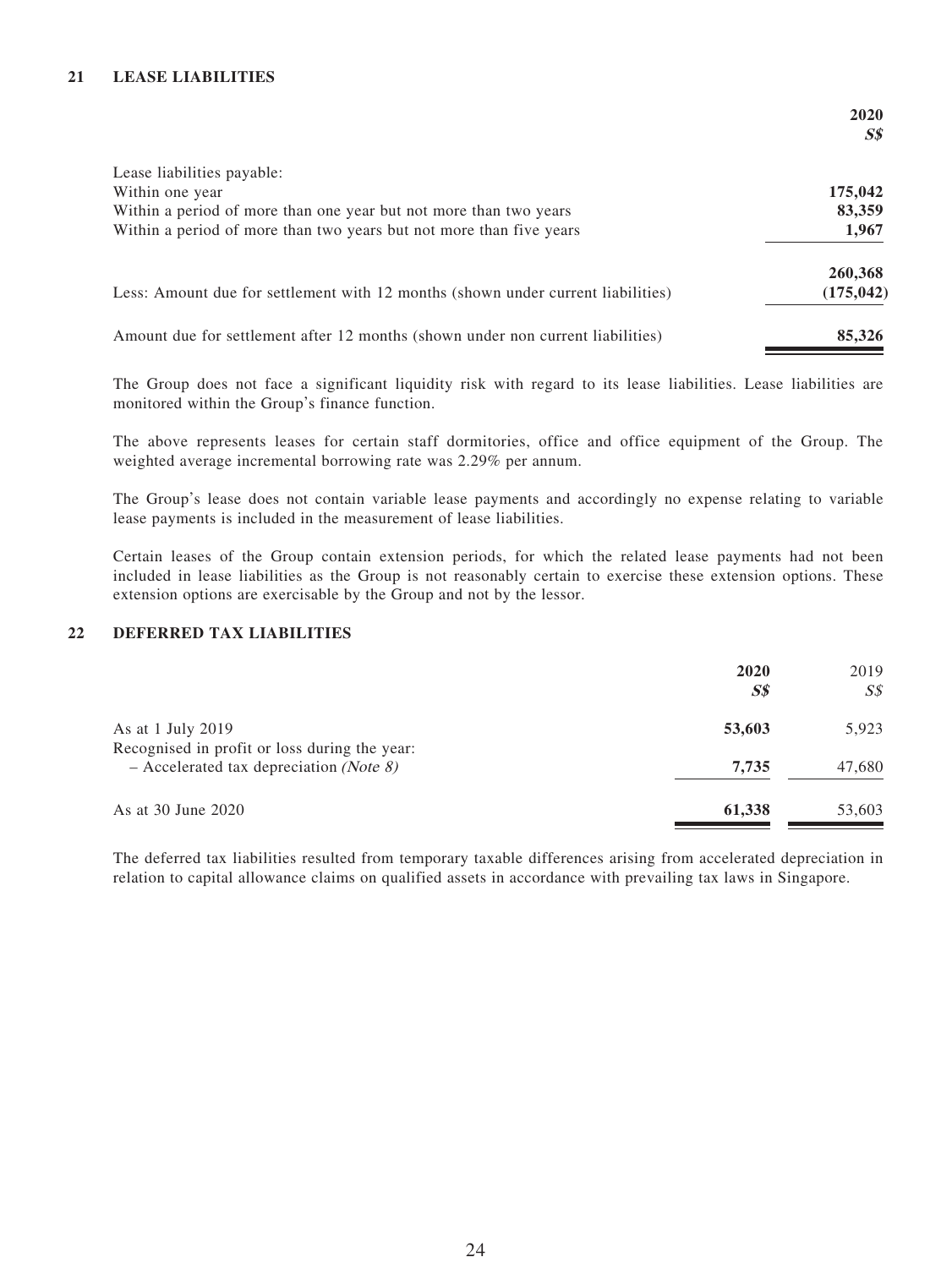### **23 SHARE CAPITAL**

For the purpose of presenting share capital of the Group prior to the Reorganisation below, the balance as at 1 July 2018 represented the share capital of Khoon Engineering as the Company was incorporated in the Cayman Islands on 24 July 2018.

|                                                                                                                 | Number of<br>ordinary shares | <b>Par Value</b><br>HK\$     | Share capital<br><b>HK\$</b> |
|-----------------------------------------------------------------------------------------------------------------|------------------------------|------------------------------|------------------------------|
| Authorised share capital of the Company:<br>At date of incorporation of the Company on                          |                              |                              |                              |
| 24 July 2018 (Note b)                                                                                           | 10,000,000                   | 0.01                         | 100,000                      |
| Increase on 10 June 2019 (Note d)                                                                               | 1,490,000,000                | 0.01                         | 14,900,000                   |
| At 30 June 2019 and 2020                                                                                        | 1,500,000,000                | 0.01                         | 15,000,000                   |
|                                                                                                                 |                              | Number of<br>ordinary shares | Share capital<br>S\$         |
| Issued and fully paid of Khoon Engineering:<br>At 1 July 2018 (Note $a$ )                                       |                              | 1,500,000                    | 1,500,000                    |
| Issued and fully paid of the Company:                                                                           |                              |                              |                              |
| At date of incorporation on 24 July 2018 (Note b)<br>Issue of shares pursuant to the reorganisation (Note $c$ ) |                              | 29,999                       | 52                           |
| At 30 June 2019                                                                                                 |                              | 30,000                       | 52                           |
| Capitalisation issue (Note d)                                                                                   |                              | 749,970,000                  | 1,306,568                    |
| Share offer (Note e)                                                                                            |                              | 250,000,000                  | 435,523                      |
| At 30 June 2020                                                                                                 |                              | 1,000,000,000                | 1,742,143                    |

#### Notes:

- a. At 1 July 2018, the balance represented share capital of Khoon Engineering of 1,500,000 shares of S\$1 each.
- b. On 24 July 2018, the Company was incorporated in the Cayman Islands with an authorised share capital of HK\$100,000 divided into 10,000,000 shares of HK\$0.01 each. As at the time of its incorporation, one share was allotted and issued in nil paid form to the initial subscriber, an independent third party. The said share was transferred to Lead Development on the same day.
- c. On 12 March 2019, the Company acquired the entire issued share capital of Top Stride from the Controlling Shareholders, at a consideration of S\$12,917,894. In settlement of the aforesaid consideration, the Company allotted and issued 29,999 shares credited as fully paid, to Lead Development at the instruction of the Controlling Shareholders. Following completion of the above acquisition, Khoon Engineering became an indirect wholly-owned subsidiary of the Company.
- d. Pursuant to the written resolution of the sole shareholder of the Company dated 10 June 2019, it was resolved that the authorised share capital of the Company increased from HK\$100,000 to HK\$15,000,000 by the creation of an additional 1,490,000,000 shares; and conditional on the share premium account of the Company being credited as a result of the Share Offer, an amount of HK\$7,499,700 which will then be standing to the credit of the share premium account of the Company be capitalised and applied to pay up in full at par a total of 749,970,000 shares for allotment, rank pari passu in all respects with all the then existing shares.
- e. On 5 July 2019, the Company successfully listed on the Main Board of the Stock Exchange by way of placing 225,000,000 new shares and public offer of 25,000,000 shares at the price of HK\$0.50 per share ("**Share Offer**"). The Company's share of net proceeds after deducting the underwriting commissions and expenses paid or payable by the Company in relation to the Share Offer amounted to approximately HK\$95.0 million (S\$16.6 million).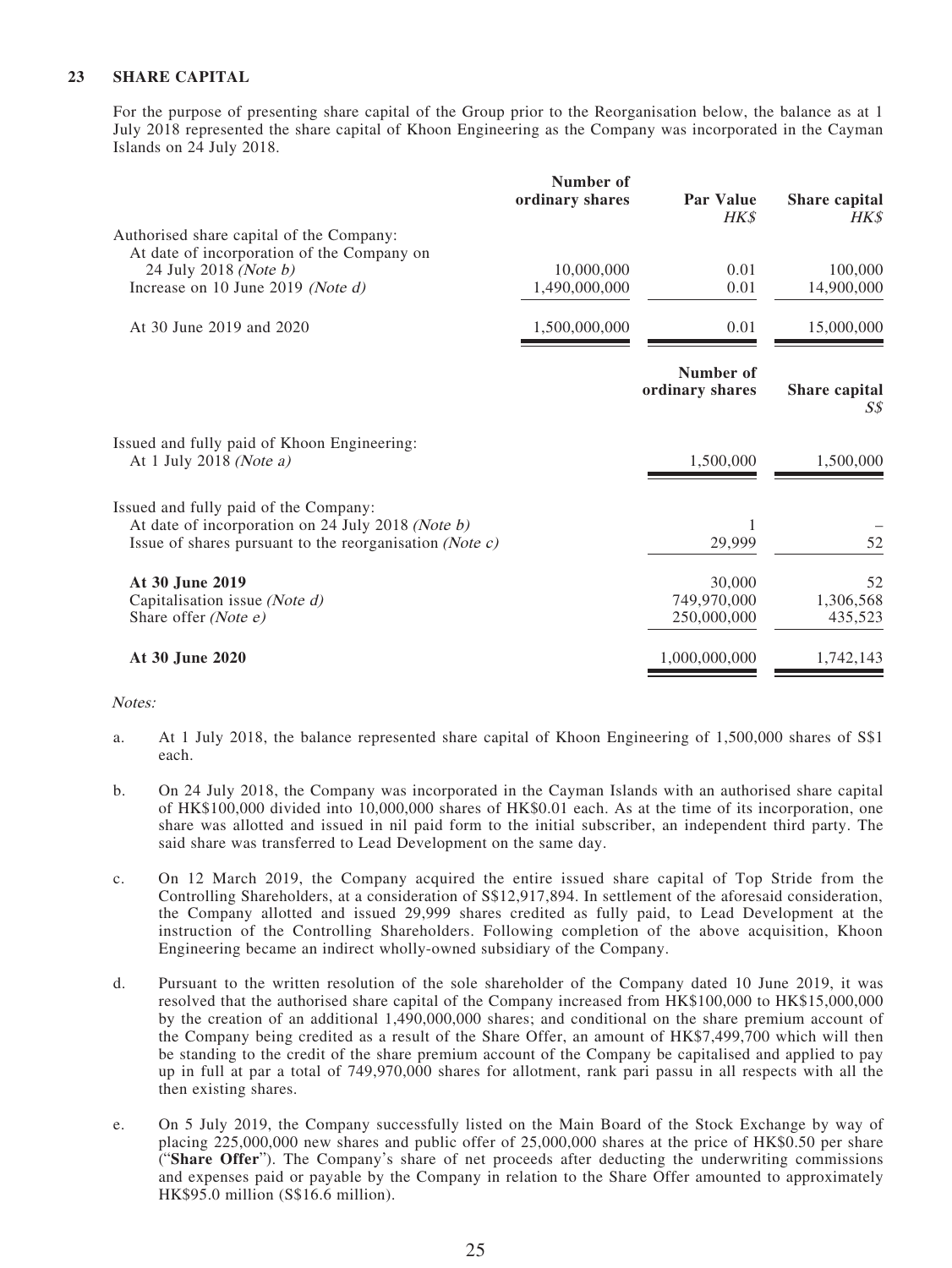#### **24 EVENTS AFTER THE END OF THE REPORTING PERIOD**

The outbreak of COVID-19 in early 2020 has caused disruptions to many industries globally. Despite the challenges, governments and internal organisations have implemented a series of measures to contain the pandemic. The Singapore government has implemented several phases of circuit breaker and post-circuit breaker recovery measures in order to contain the pandemic, and the Group's existing core business was significantly impacted by these measures, especially due to the halting of almost all its electrical engineering projects since early April 2020.

The Group however does not expect to incur hefty penalties for contract delays in the form of liquidated damages as the Group is mostly involved in public sector projects, and most contracts have either been automatically extended by six months or include clauses for unforeseen events and circumstances. The Group has also received certain grants and assistance from the Singapore government to help offset some of its fixed costs during this time, primarily relating to its employee wages and foreign worker levies. The Group has insofar adhered to all the requirements set out by the Singapore government, particularly relating to its business operations and in dealing with its foreign workers affected by the dormitory isolations and stay-home notices. The consolidated financial statements for the year ended 30 June 2020 has included the financial effects as a result of the COVID-19 outbreak up to 30 June 2020.

As of the date of authorisation of these consolidated financial statements, most of the Group's electrical engineering projects have resumed, albeit at a reduced capacity as compared to pre-pandemic times as some of its foreign workers are still in isolation and due to additional safe distancing measures that will be applied at project sites to prevent a resurgence of the pandemic.

The Group will closely monitor the development of the pandemic and assess its impact on its operations continuously. Given the unpredictability associated with the COVID-19 outbreak and any further contingency measures that may be put in place by the relevant governments and corporate entities, the actual financial impact of the COVID-19 outbreak on the Group's 2021 consolidated financial statements could be significantly different from estimates depending on how the situation evolves. Notwithstanding this, the Group will have sufficient liquidity to enable the Company to continue as a going concern for at least the next 12 months from the end of the reporting period.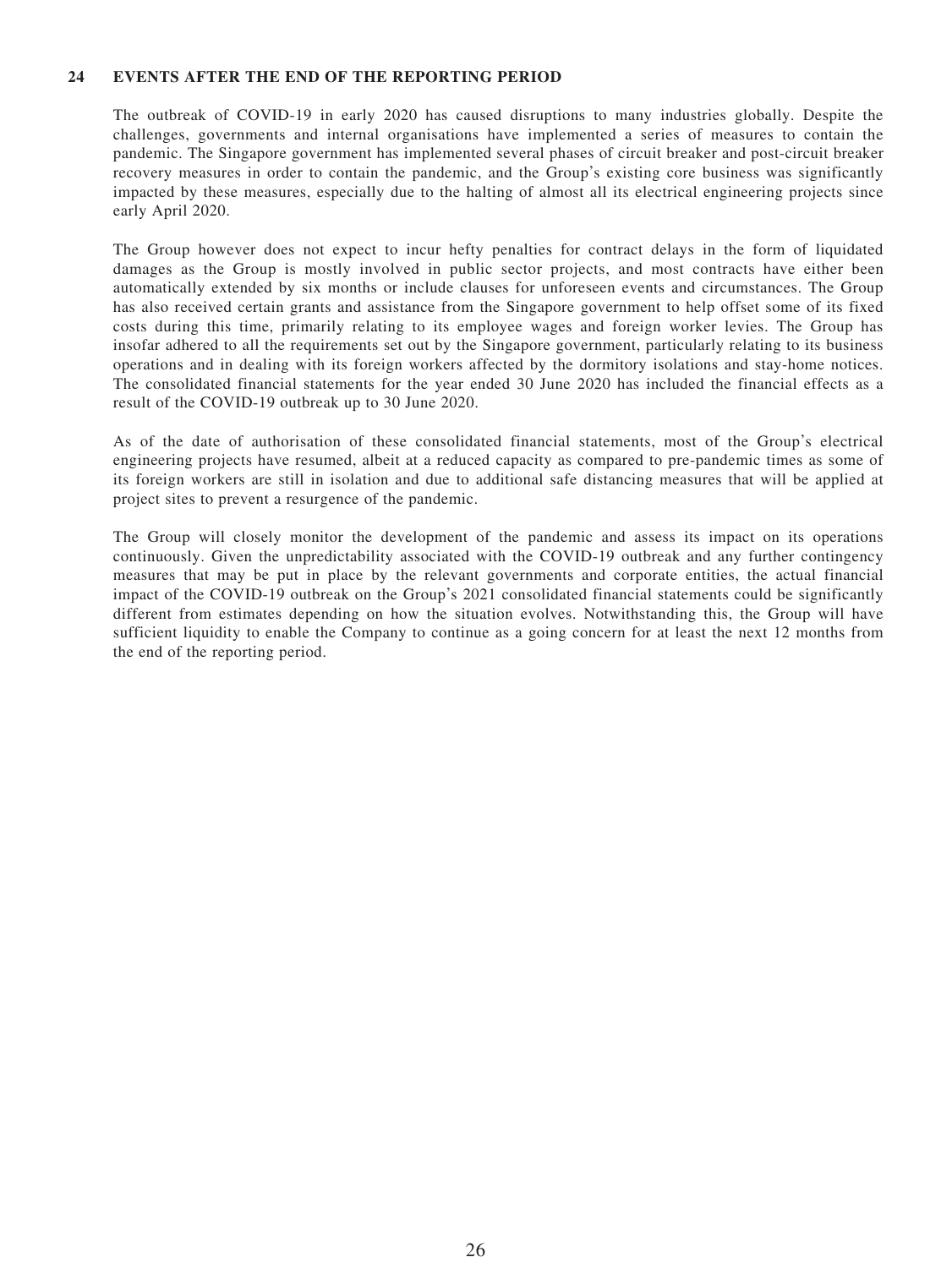## **MANAGEMENT DISCUSSION AND ANALYSIS**

## **BUSINESS REVIEW AND OUTLOOK**

The Group is a M&E engineering contractor in Singapore specialised in providing electrical engineering solutions and our scope of services comprises of (i) customisation and/or installation of electrical systems; (ii) assisting to obtain statutory approvals; and (iii) testing and commissioning. The Group has been established for over 30 years and our services are essential for ensuring the functionality and connectedness of the electrical systems as well as their compliance with the prescribed designs and statutory requirements. Our electrical engineering services are widely required in new building developments, redevelopment, additions and alternations ("**A&A**") works and upgrading projects, which involve residential, commercial and industrial buildings. In particular, we have established solid track record in undertaking electrical engineering works in public residential developments initiated by the Housing Development Board ("**HDB**"), the public housing authority of the Singapore Government.

During the year ended 30 June 2020, our Group's revenue decreased by 22.1% to approximately S\$37.9 million as compared to approximately S\$48.6 million for the year ended 30 June 2019. Our Group's gross profit also decreased by 28.2% to approximately S\$6.9 million, as compared to approximately S\$9.6 million for the year ended 30 June 2019. The decrease was mainly due to the Circuit Breaker measures being imposed by the Singapore Government from 7 April 2020 to 1 June 2020 (both dates inclusive) (the "**Circuit Breaker Period**") to combat the local transmission of Coronavirus Disease 2019 ("**COVID-19**") in Singapore. Majority of the Group's construction projects were halted during the Circuit Breaker Period and resulted in a significant slowdown in the progress of the Group's electrical engineering works. Our net profit has remained constant at approximately S\$3.7 million for the years ended 30 June 2020 and 2019.

Based on advance estimates released by the Singapore Ministry of Trade and Industry, the Singapore economy contracted by 12.6% on a year-on-year basis in the second quarter of 2020, due to the Circuit Breaker measures that were implemented. Specifically, construction sector contracted by 54.7% on a year-on-year basis in the second quarter. The contraction is expected to ease in the second half of 2020 once the construction sites are reopened progressively. The outlook remains gloomy given the uncertainty of the development of the outbreak of COVID-19. However, given that the Singapore Government has introduced several stimulus packages, it is expected that the impact of such challenges will be mitigated and would not affect the business operations or financial conditions of the Group materially and adversely in the long run.

As at 30 June 2020, we had 35 projects on hand (including contracts in progress) with a notional or estimated contract value of approximately S\$153.1 million, of which approximately S\$53.0 million had been recognised as revenue in prior years, approximately S\$36.0 million had been recognised as revenue during the year ended 30 June 2020 and the remaining balance will be recognised as our revenue in accordance with the stage of completion. The remaining S\$1.9 million recognised as revenue during the year ended 30 June 2020 is mainly attributed to projects which have been completed during the year.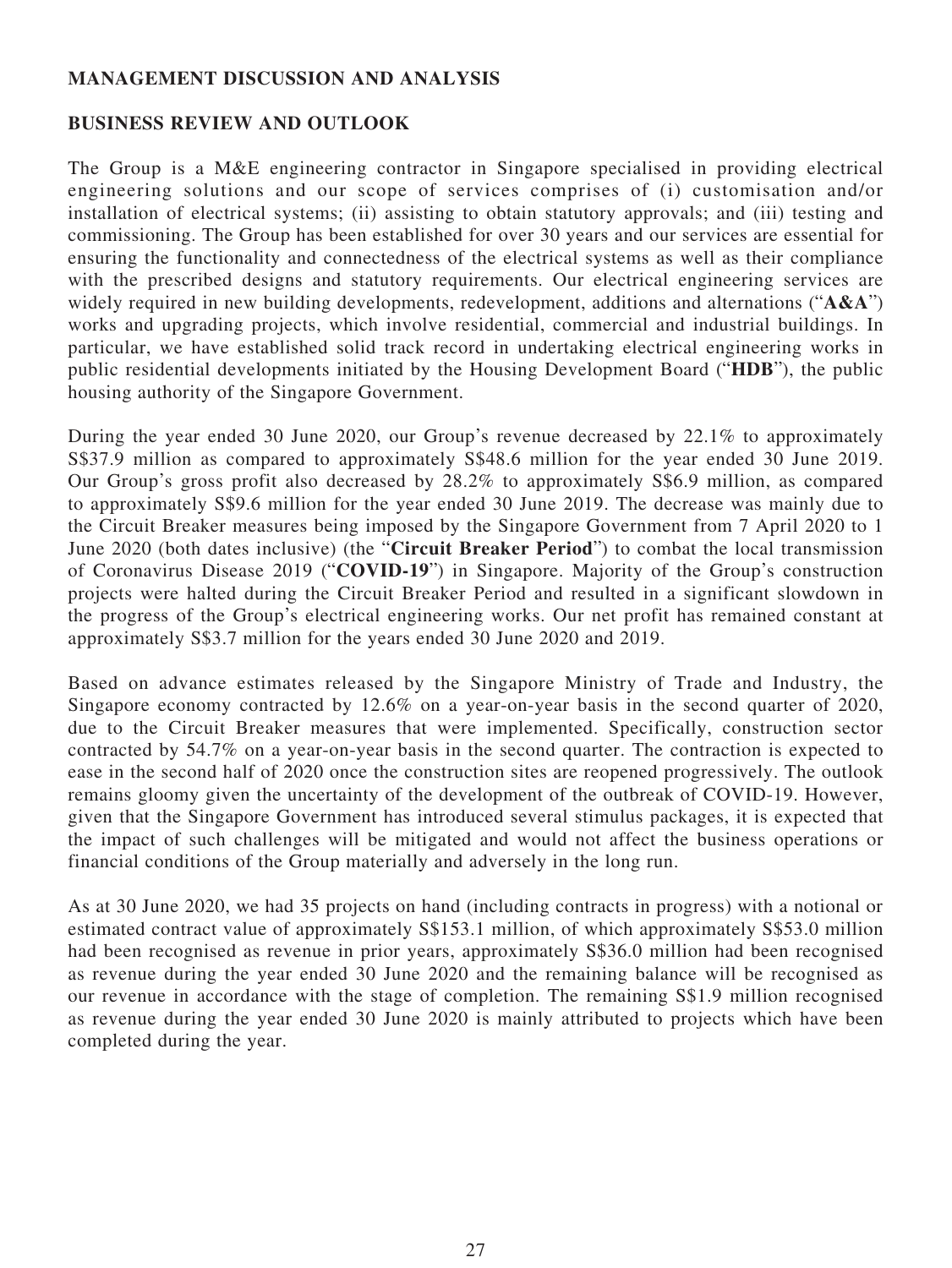## **FINANCIAL REVIEW**

|                     | For the year ended 30 June |                    |        |  |
|---------------------|----------------------------|--------------------|--------|--|
|                     | 2020                       | 2019               | Change |  |
|                     | <b>S\$</b> million         | <i>S\$ million</i> | %      |  |
| Revenue             | 37.9                       | 48.6               | (22.1) |  |
| Gross profit        | 6.9                        | 9.6                | (28.2) |  |
| Gross profit margin | $18.1\%$                   | 19.8%              | (1.7)  |  |
| Net profit          | 3.7                        | 3.7                | 1.5    |  |

### **Revenue**

The Group's principal operating activities are in the provision of electrical engineering services for both public and private sector projects. Our electrical engineering services are widely required in new building developments, redevelopment, A&A and upgrading projects, which involve residential, commercial and industrial buildings.

|                         | For the year ended 30 June |             |         |                         |             |              |
|-------------------------|----------------------------|-------------|---------|-------------------------|-------------|--------------|
|                         |                            | 2020        | 2019    |                         |             |              |
|                         | <b>Number</b>              |             |         | Number                  |             |              |
|                         | of projects                |             |         | of projects             |             |              |
|                         | with revenue               | Revenue     |         | % of total with revenue | Revenue     | $%$ of total |
|                         | contribution               | S\$ million | revenue | contribution            | S\$ million | revenue      |
| Public sector projects  | 38                         | 26.8        | 70.7    | 41                      | 42.1        | 86.6         |
| Private sector projects | 21                         | 11.1        | 29.3    | 13                      | 6.5         | 13.4         |
| Total                   | 59                         | 37.9        | 100.0   | 54                      | 48.6        | 100.0        |

The Group's overall revenue decreased by approximately S\$10.7 million or approximately 22.1% from approximately S\$48.6 million for the year ended 30 June 2019 to approximately S\$37.9 million for the year ended 30 June 2020. The decrease is mainly due to the Circuit Breaker measures being imposed by the Singapore Government during the Circuit Breaker Period and majority of the Group's construction projects were halted and resulted in a significant slowdown in the progress of the Group's electrical engineering works.

## **Cost of Services**

The Group's cost of services decreased by approximately S\$8.0 million or approximately 20.6% from approximately S\$39.1 million for the year ended 30 June 2019 to approximately S\$31.0 million for the year ended 30 June 2020. Such decrease in cost of services was generally in line with the decrease in revenue.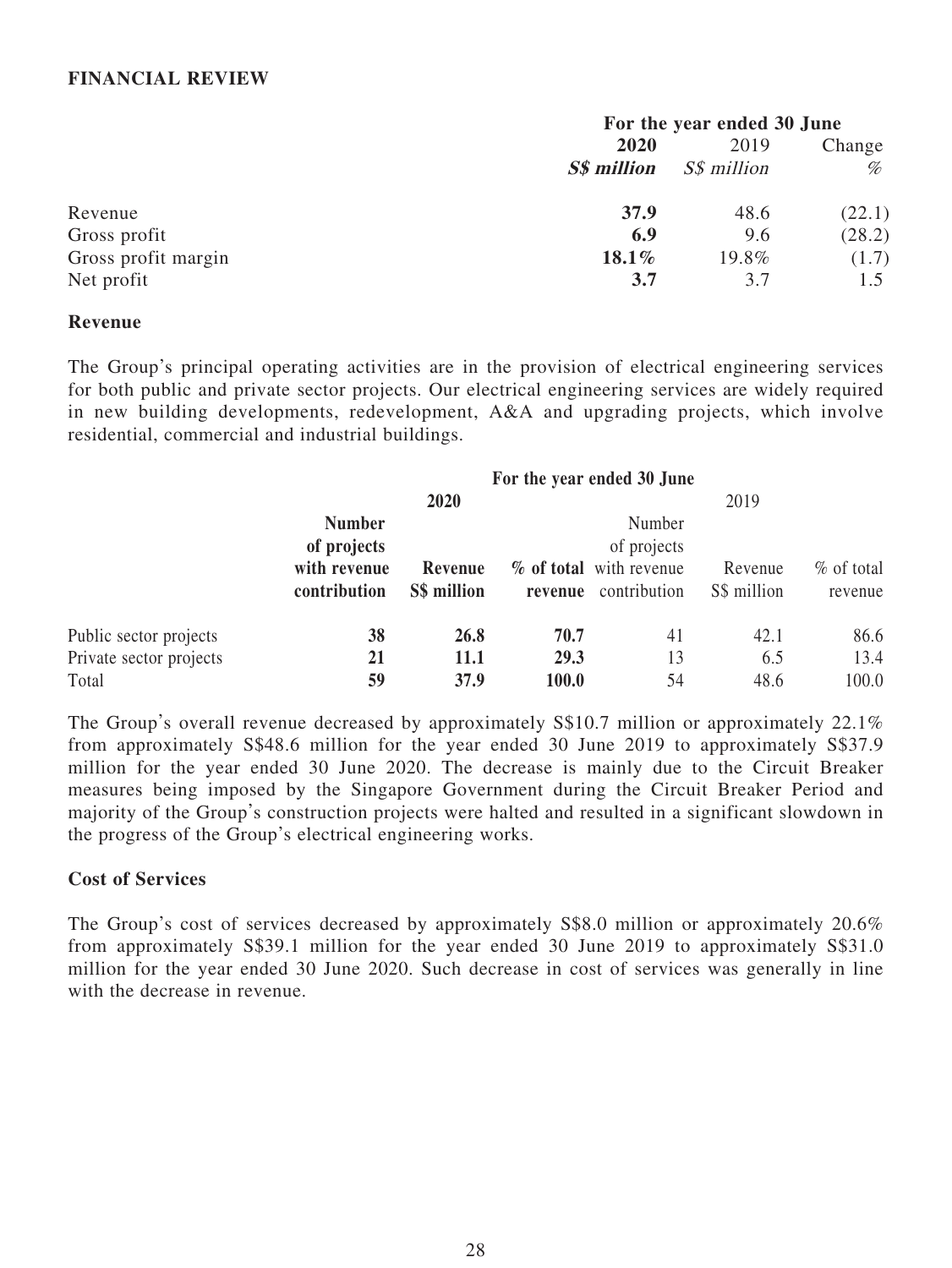## **Gross Profit and Gross Profit Margin**

|                         | For the year ended 30 June |             |                                             |                    |                                   |        |
|-------------------------|----------------------------|-------------|---------------------------------------------|--------------------|-----------------------------------|--------|
|                         |                            | 2020        |                                             |                    | 2019                              |        |
|                         |                            |             | Revenue Gross profit Gross profit<br>margin |                    | Revenue Gross profit Gross profit | margin |
|                         |                            |             |                                             |                    |                                   |        |
|                         | S\$ million                | S\$ million | %                                           | <i>S\$ million</i> | S\$ million                       | %      |
| Public sector projects  | 26.8                       | 4.6         | 17.1                                        | 42.1               | 8.3                               | 19.7   |
| Private sector projects | <b>11.1</b>                | 2.3         | 20.7                                        | 6.5                | 1.3                               | 20.0   |
| Total                   | 37.9                       | 6.9         | 18.1                                        | 48.6               | 9.6                               | 19.8   |

The gross profit of the Group for the year ended 30 June 2020 amounted to approximately S\$6.9 million, representing a decrease of approximately 28.2% as compared with approximately S\$9.6 million for the year ended 30 June 2019, which was consistent with the decrease in revenue for the same period. The Group's gross profit margin for the year ended 30 June 2020 was approximately 18.1% as compared with approximately 19.8% for the year ended 30 June 2019. The reduction was mainly due to lower profit margins from new public residential projects that commenced during the year ended 30 June 2020, as well as projects' running costs that were incurred during the Circuit Breaker Period which slightly reduced margins of the projects.

## **Other Income**

Other income mainly included income from (i) interest income from banks, (ii) government grants, (iii) rental income, and (iv) sundry income. During the year ended 30 June 2020, other income amounted to approximately S\$0.9 million (2019: approximately S\$0.2 million). The increase in other income was mainly due to more bank interest income and government support grants due to COVID-19 recognised for the year ended 30 June 2020.

## **Other Gains and Losses**

Other gains and losses mainly included (i) net exchange gains and (ii) written off trade receivables. During the year ended 30 June 2020, other gains amounted to approximately S\$0.4 million (2019: approximately S\$0.3 million). The increase in other gains was mainly due to the strengthening of US\$ and HK\$ against S\$ during the year ended 30 June 2020.

## **(Allowance for) Reversal of impairment losses**

There was an allowance of impairment losses of approximately S\$0.4 million during the year ended 30 June 2020 as compared to a reversal of impairment losses of approximately S\$32,000 during the year ended 30 June 2019. The difference was mainly due to additional allowance being provided for impairment losses on trade receivables and retention receivables where the likelihood of recovery is remote.

## **Administrative Expenses**

The administrative expenses of the Group for the year ended 30 June 2020 amounted to approximately S\$2.8 million, representing an increase of approximately 17.2% compared with approximately S\$2.4 million for the year ended 30 June 2019, mainly due to the increase in compliance charges incurred after the Group's Listing.

## **Finance Costs**

Finance costs for the year ended 30 June 2020 was approximately S\$6,000 compared to S\$Nil for the year ended 30 June 2019. The increase was due to the adoption of IFRS 16 to recognise interest expense on lease liabilities.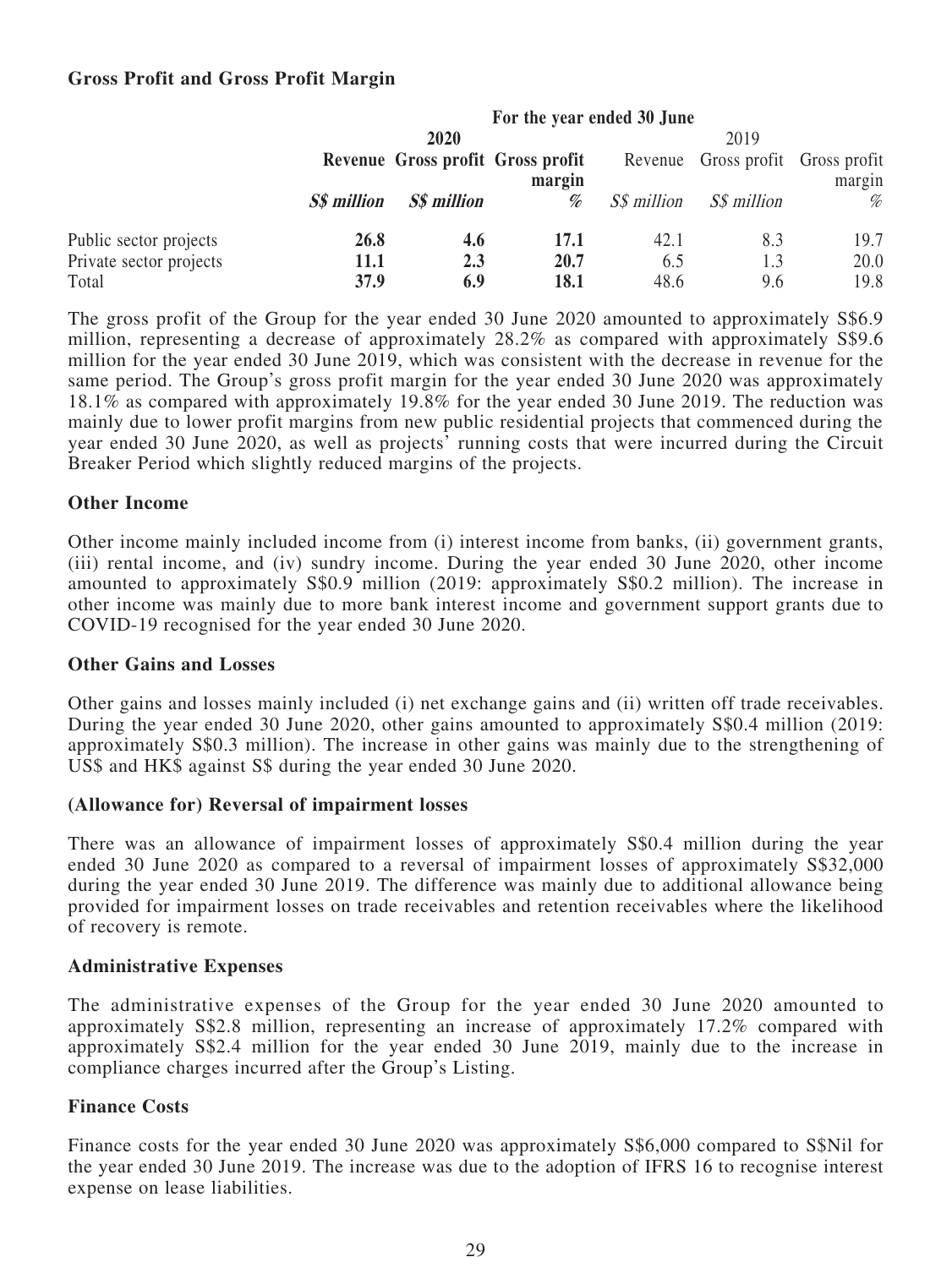# **Income Tax Expense**

The Group's income tax expense decreased to approximately S\$0.8 million for the year ended 30 June 2020 from approximately S\$1.4 million for the year ended 30 June 2019. Such decrease was mainly due to the decrease in assessable profit.

# **Net Profit**

Profit attributable to owners of the Company for the year ended 30 June 2020 remained constant at approximately S\$3.7 million as with the year ended 30 June 2019. Excluding the listing expenses of approximately S\$2.6 million and S\$0.4 million for the years ended 30 June 2019 and 30 June 2020 respectively, the profit for the years ended 30 June 2019 and 30 June 2020 of the Group would have been approximately S\$6.3 million and S\$4.1 million respectively and the decrease of profit would have been approximately 34.1% year-on-year.

# **Final Dividend**

The Board did not recommend the payment of a final dividend for the year ended 30 June 2020 (2019: S\$Nil).

# **Liquidity, Financial Resources and Capital Structure**

The Shares were successfully listed on the Main Board of the Stock Exchange on 5 July 2019 and there has been no change in capital structure of the Group since then. The Company's capital comprises ordinary shares and capital reserves. The Group finances its working capital, capital expenditures and other liquidity requirements through a combination of its cash and cash equivalents, cash flows generated from operations and net proceeds from the Share Offer.

The Group adopts a prudent cash and financial management policy. The Group's cash, mainly denominated in SGD, USD and HKD, are generally deposited with certain reputable financial institutions.

As at 30 June 2020, the Group had bank balances and cash of approximately S\$15.7 million and short-term investments of S\$5.8 million, as compared with bank balances and cash of approximately S\$6.0 million and short-term investments of S\$Nil as at 30 June 2019. The Group did not have any bank borrowings as at 30 June 2020.

# **Pledge of Assets**

As at 30 June 2020, the Group had approximately S\$0.3 million (as at 30 June 2019: S\$18,000) of pledged bank deposit as part of the collateral for performance guarantees in favour of the Group's customers.

# **Treasury Policy**

The Group has adopted a prudent financial management approach towards its treasury policy and thus maintained a healthy financial position throughout the year. The Board closely monitors the Group's liquidity position to ensure that the liquidity structure of the Group's assets, liabilities, and other commitments can meet its funding requirements all the time.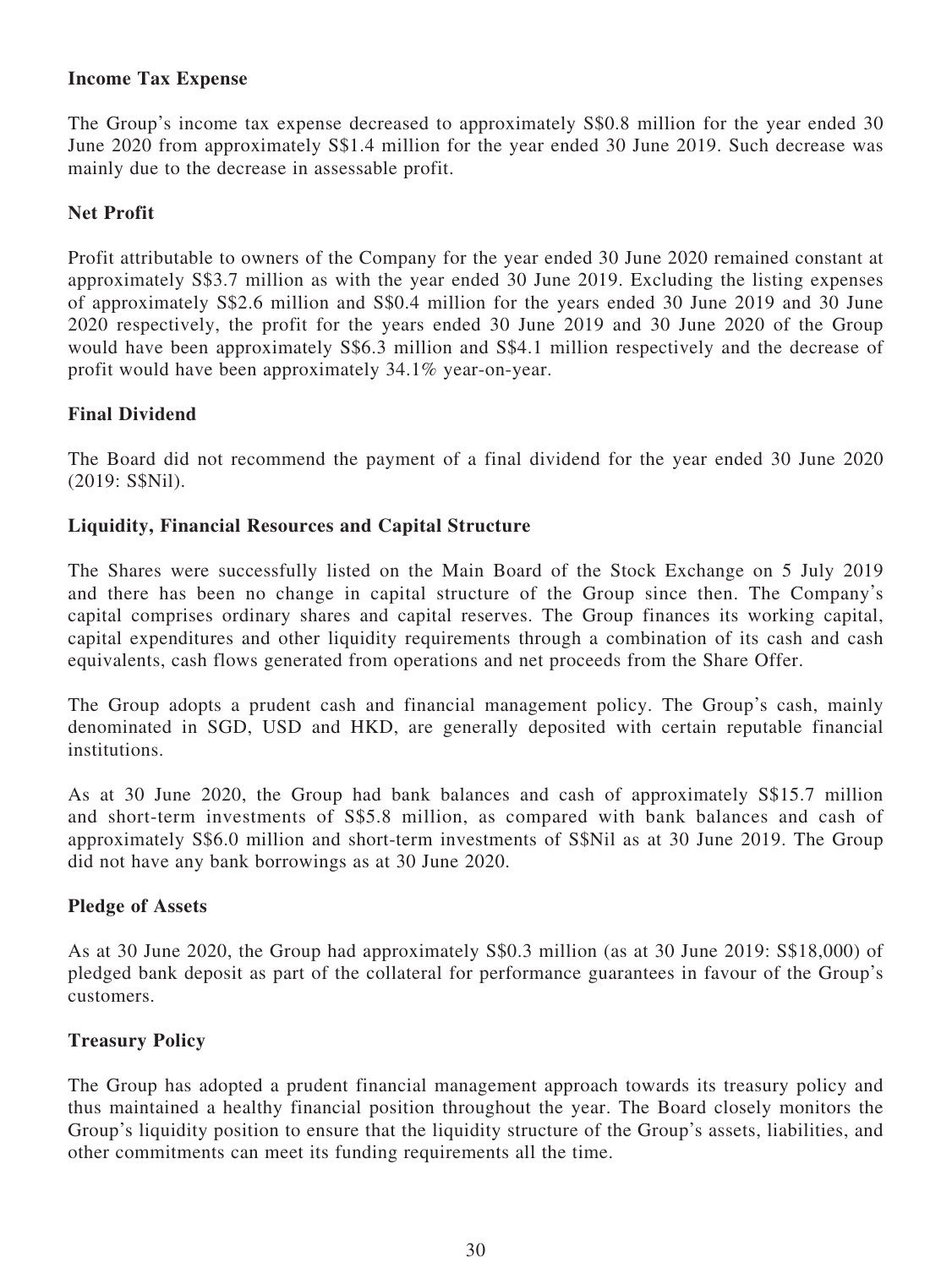# **Foreign Exchange Risk**

The Group mainly operates in Singapore. Most of the operating transactions and revenue were settled in Singapore dollars and the Group's assets and liabilities are primarily denominated in Singapore dollars. However, the Group has certain bank balances denominated in US\$ and Hong Kong Dollars amounting to approximately S\$13.7 million which exposes the Group to foreign currency risk. The Group manages the risk by closely monitoring the movement of the foreign currency rate.

## **Gearing Ratio**

Gearing ratio is calculated by dividing all borrowings by total equity at the period-end date and expressed as a percentage. The gearing ratio of the Group as at 30 June 2020 was S\$Nil (as at 30 June 2019: S\$Nil).

## **Significant Investment Held, Material Acquisitions and Disposal of Subsidiaries, Associated Companies or Joint Ventures**

Apart from the Reorganisation in relation to the Listing (as set out under the section headed "History, Development and Reorganisation" of the prospectus of the Company dated 20 June 2019 (the "**Prospectus**")), there were no significant investments held, material acquisitions or disposals of subsidiaries, associated companies or joint ventures by the Group during the years ended 30 June 2019 and 30 June 2020. Save for the business plan as disclosed in the Prospectus, there was no plan for material investments or capital assets as at 30 June 2020.

## **Future Plans for Material Investments or Capital Assets**

Save as disclosed in the Prospectus, the Group did not have other future plans for material investments or capital assets as at 30 June 2020.

## **Employees and Remuneration Policy**

As at 30 June 2020, the Group had a total of 159 employees (2019: 191 employees), including executive Directors. Total staff costs including Directors' emoluments, salaries, wages and other staff benefits, contributions and retirement schemes in the year ended 30 June 2020 amounted to approximately S\$5.3 million (2019: approximately S\$6.0 million). In order to attract and retain high quality staff and to enable smooth operation within the Group, the remuneration policy and package of the Group's employees are periodically reviewed. The salary and benefit levels of the employees of the Group are competitive (with reference to market conditions and individual qualifications and experience). The Group provides adequate job training to the employees to equip them with practical knowledge and skills. Apart from central provident fund and job training programs, salaries increment and discretionary bonuses may be awarded to employees according to the assessment of individual performance and market situation. The emoluments of the Directors have been reviewed by the remuneration committee of the Company, having regard to the Company's operating results, market competitiveness, individual performance and achievement, and approved by the Board.

## **Environmental Policies and Performance**

Details of environmental policies, performance and compliance with laws and regulations are set out in the "Environmental, Social and Governance Report" in the annual report.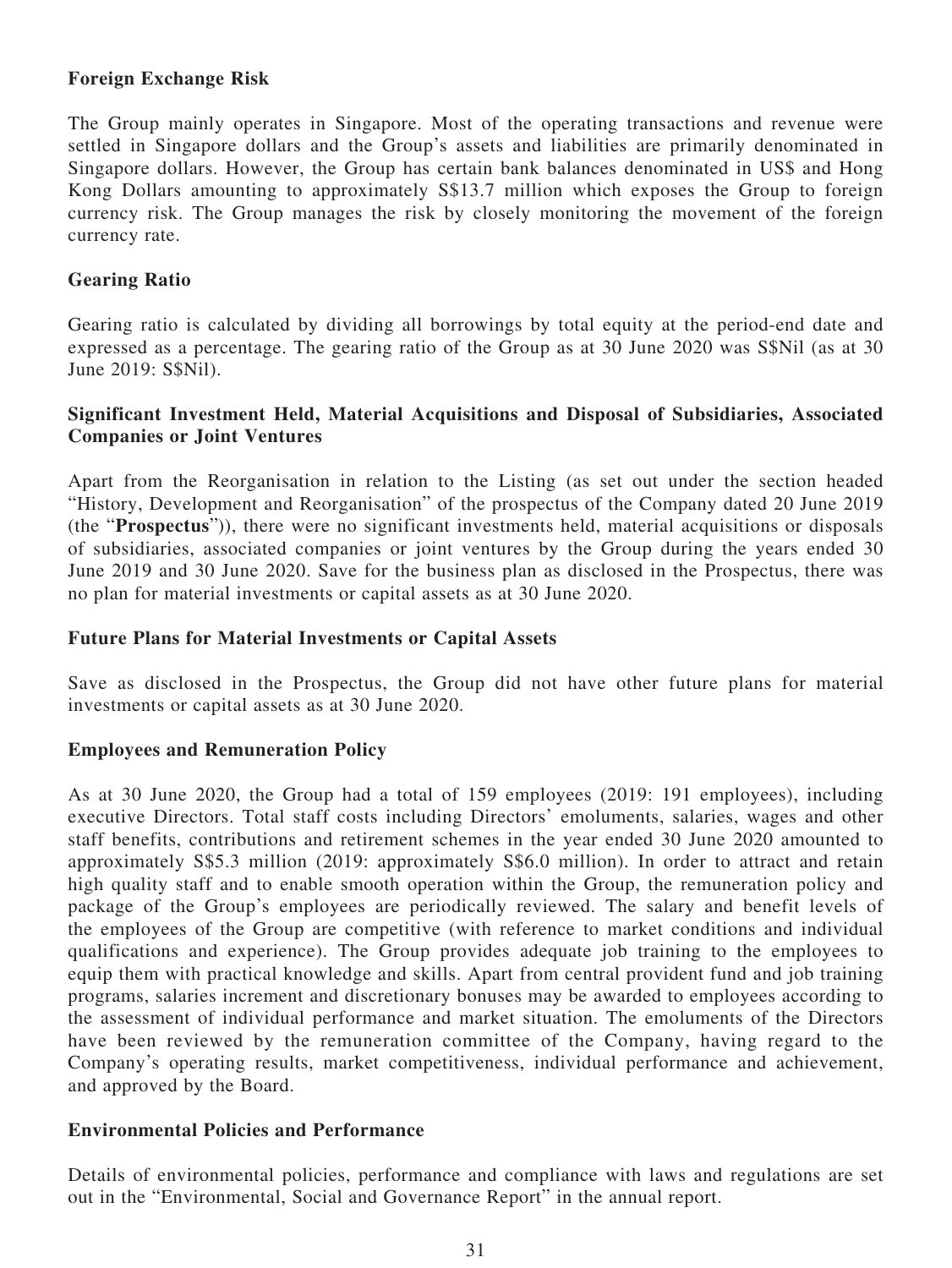## **Contingent Liabilities**

As at 30 June 2020, the Group had performance bonds of approximately S\$2.6 million (2019: S\$0.9 million) given by a bank and an insurance company in favour of the Group's customers as security for the due performance and observance of our Group's obligation under the contracts entered into between our Group and the customers. The performance guarantees will be released upon completion of the contracts.

## **Capital Expenditures and Capital Commitments**

During the year ended 30 June 2020, the Group acquired items of plant and equipment of approximately S\$0.3 million (2019: S\$0.1 million).

As at 30 June 2020, the Group had no material capital commitments.

### **Use of Net Proceeds from the Share Offer**

The net proceeds from the Share Offer were approximately HK\$95.0 million (S\$16.6 million) (after deducting listing expenses). The Group has utilized the net proceeds from the Share Offer in accordance with the intended plan and purposes as outlined in the section headed "Future Plans and Use of Proceeds" in the Prospectus.

As disclosed in the announcement of the Group titled "Changes in Use of Proceeds" dated 13 May 2020, the Board resolved to change the use of the unutilised net proceeds. Set out below is the revised allocation of the unutilised net proceeds:

|      |                                                                                                                                                                                                                                  | Planned use of<br><b>Net Proceeds</b><br>as disclosed<br>in the Prospectus<br>S\$ million<br>(approximately) | <b>Utilised</b><br><b>Net Proceeds</b><br>up to 13 May<br>2020<br>S\$ million<br>(approximately) | <b>Unutilised</b><br><b>Net Proceeds</b><br>up to 13 May<br>2020<br>S\$ million<br>(approximately) | Re-allocation of<br>the Unutilised<br><b>Net Proceeds</b><br>S\$ million<br>(approximately) | <b>Unutilised Net</b><br>Proceeds after<br>re-allocation<br>("Re-allocated<br>Net Proceeds")<br>S\$ million<br>(approximately) |
|------|----------------------------------------------------------------------------------------------------------------------------------------------------------------------------------------------------------------------------------|--------------------------------------------------------------------------------------------------------------|--------------------------------------------------------------------------------------------------|----------------------------------------------------------------------------------------------------|---------------------------------------------------------------------------------------------|--------------------------------------------------------------------------------------------------------------------------------|
| (i)  | Acquisition of a Singapore-based air-conditioning and<br>mechanical ventilation contractor which is registered under<br>the workhead of ME01 (air-conditioning, refrigeration and<br>ventilation works) with at least "L4" grade | 7.1                                                                                                          | 0.0                                                                                              | 7.1                                                                                                | (3.6)                                                                                       | 3.5                                                                                                                            |
| (ii) | Strengthening the Group's manpower by recruiting<br>additional staff                                                                                                                                                             | 2.5                                                                                                          | 0.2                                                                                              | 2.3                                                                                                | (1.5)                                                                                       | 0.8                                                                                                                            |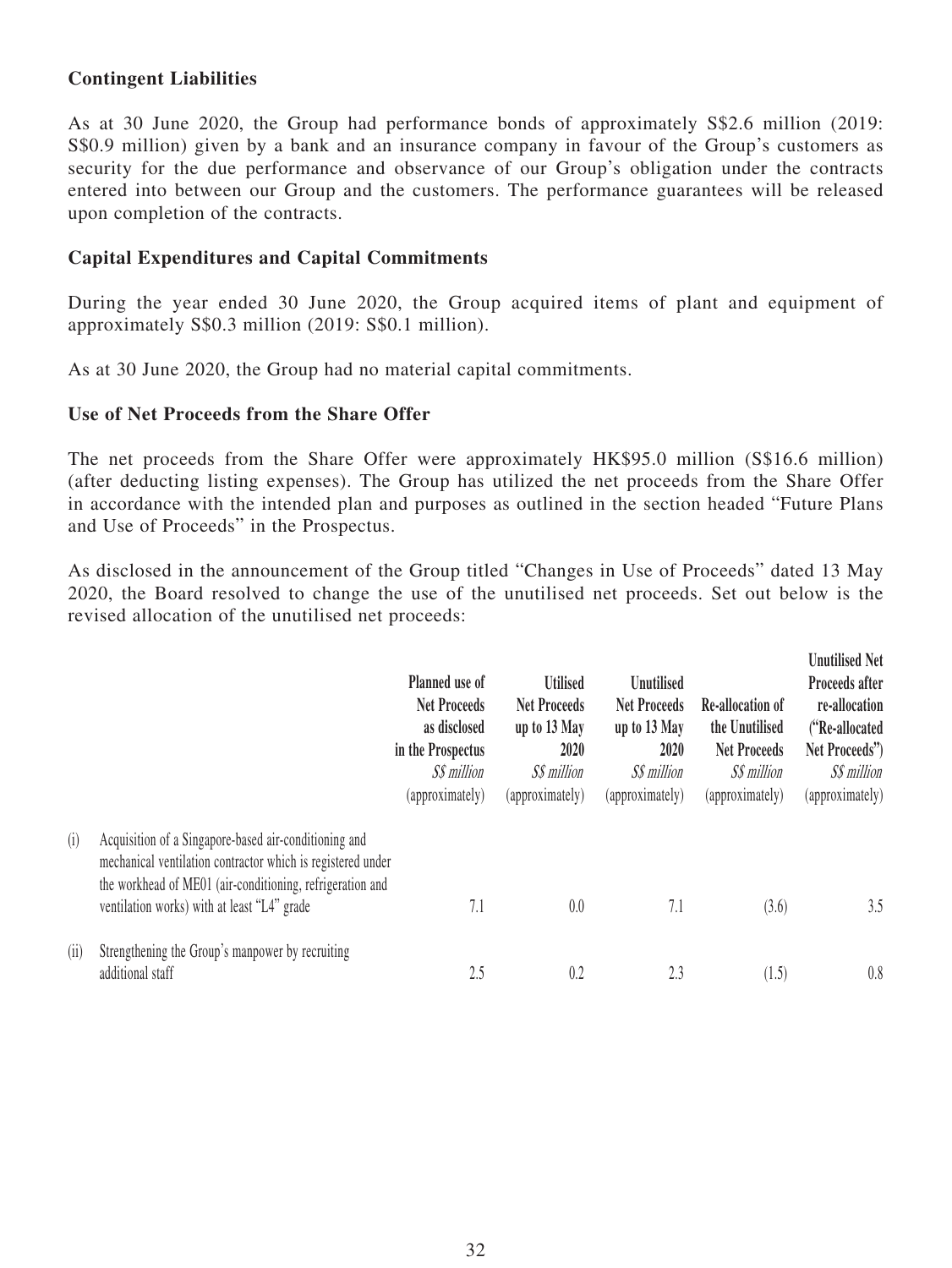|         |                                                                                                                                                                                       | Planned use of<br><b>Net Proceeds</b><br>as disclosed<br>in the Prospectus<br>S\$ million<br>(approximately) | <b>Utilised</b><br><b>Net Proceeds</b><br>up to 13 May<br>2020<br>S\$ million<br>(approximately) | <b>Unutilised</b><br><b>Net Proceeds</b><br>up to 13 May<br>2020<br>S\$ million<br>(approximately) | Re-allocation of<br>the Unutilised<br><b>Net Proceeds</b><br>S\$ million<br>(approximately) | <b>Unutilised Net</b><br>Proceeds after<br>re-allocation<br>("Re-allocated<br>Net Proceeds")<br>S\$ million<br>(approximately) |
|---------|---------------------------------------------------------------------------------------------------------------------------------------------------------------------------------------|--------------------------------------------------------------------------------------------------------------|--------------------------------------------------------------------------------------------------|----------------------------------------------------------------------------------------------------|---------------------------------------------------------------------------------------------|--------------------------------------------------------------------------------------------------------------------------------|
| (iii)   | Expanding the Group's premises for its various<br>operational needs                                                                                                                   | 1.8                                                                                                          | 0.0                                                                                              | 1.8                                                                                                | (1.8)                                                                                       |                                                                                                                                |
| (iv)    | Financing the Group's upfront costs and working capital<br>requirements at the early stage of carrying out its electrical<br>engineering projects <i>(existing new projects)</i>      | 1.7                                                                                                          | 1.7                                                                                              | 0.0                                                                                                | $+3.5$                                                                                      | 3.5                                                                                                                            |
| (iv)    | Financing the Group's upfront costs and working capital<br>requirements at the early stage of carrying out its electrical<br>engineering projects (new potential projects)            |                                                                                                              | 0.0                                                                                              | 0.0                                                                                                | $+3.0$                                                                                      | 3.0                                                                                                                            |
| (v)     | Financing the acquisition of additional machinery<br>and equipment                                                                                                                    | 1.4                                                                                                          | 0.1                                                                                              | 1.3                                                                                                | (0.7)                                                                                       | 0.6                                                                                                                            |
| $(v_i)$ | Purchasing a building information modeling software<br>together with certain ancillary supporting hardware device<br>and upgrading the Group's enterprise resource<br>planning system | 0.9                                                                                                          | 0.1                                                                                              | 0.8                                                                                                | (0.4)                                                                                       | 0.4                                                                                                                            |
| (vii)   | Financing the acquisition of additional lorries                                                                                                                                       | 0.3                                                                                                          | 0.1                                                                                              | 0.2                                                                                                |                                                                                             | 0.2                                                                                                                            |
|         | (viii) Reserved as the Group's general working capital                                                                                                                                | 0.9                                                                                                          | 0.9                                                                                              | 0.0                                                                                                | $+1.5$                                                                                      | 1.5                                                                                                                            |
| Total   |                                                                                                                                                                                       | 16.6                                                                                                         | 3.1                                                                                              | 13.5                                                                                               |                                                                                             | 13.5                                                                                                                           |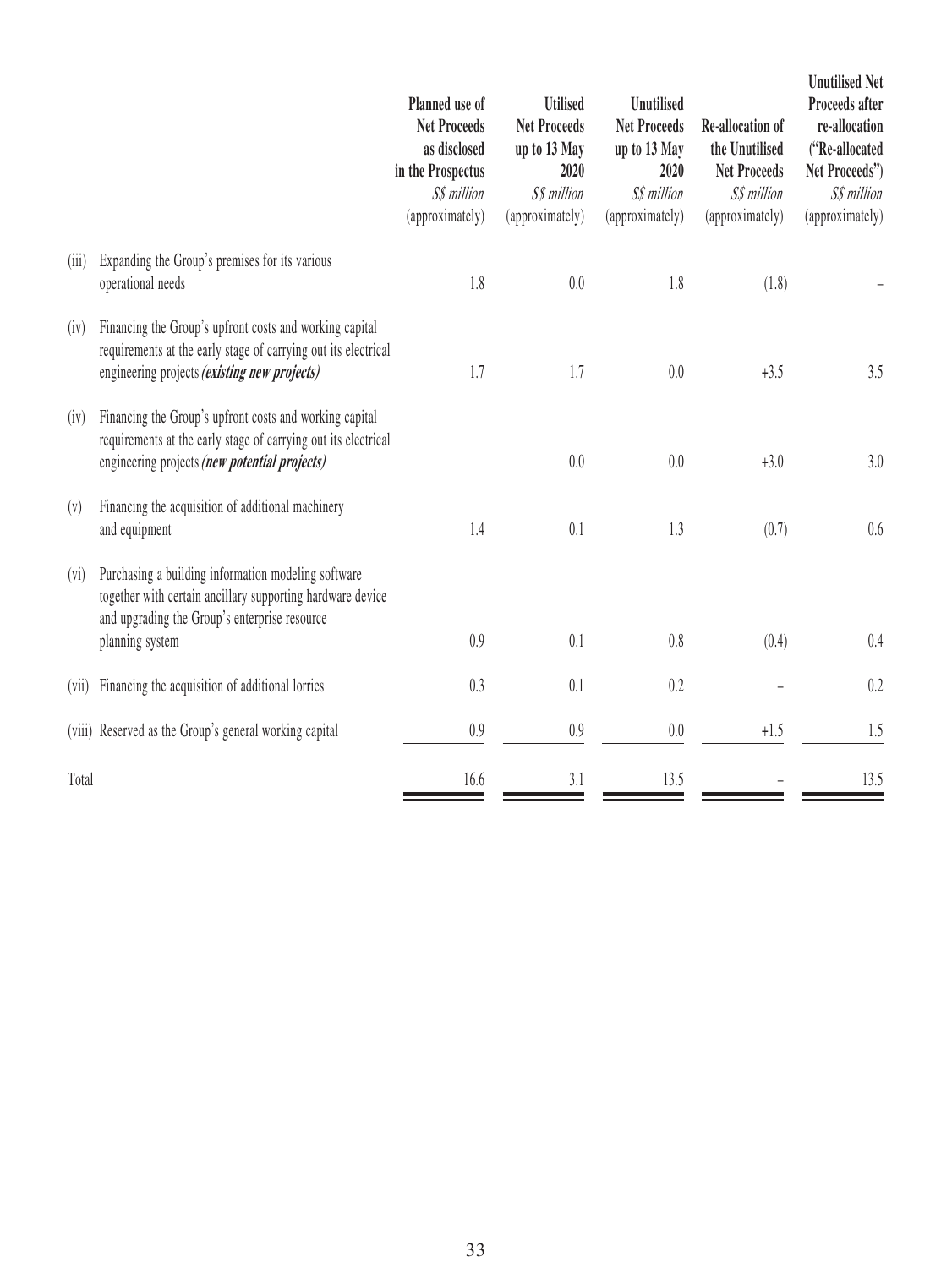The use of the Re-allocated Net Proceeds from the Share Offer as at 30 June 2020 was approximately as follows:

|         |                                                                                                                                                                                                                               | Re-allocated<br><b>Net Proceeds</b><br>S\$ million<br>(approximately) | <b>Utilised</b> from<br>13 May 2020<br>to 30 June 2020<br>S\$ million<br>(approximately) | <b>Unutilised</b><br>Re-allocated<br><b>Net Proceeds</b><br>up to $30$<br><b>June 2020</b><br>S\$ million<br>(approximately) | <b>Expected date to</b><br>fully utilise the<br>unutilised<br>Re-allocated<br><b>Net Proceeds</b> |
|---------|-------------------------------------------------------------------------------------------------------------------------------------------------------------------------------------------------------------------------------|-----------------------------------------------------------------------|------------------------------------------------------------------------------------------|------------------------------------------------------------------------------------------------------------------------------|---------------------------------------------------------------------------------------------------|
| (i)     | Acquisition of a Singapore-based air-conditioning and mechanical ventilation<br>contractor which is registered under the workhead of ME01 (air-conditioning,<br>refrigeration and ventilation works) with at least "L4" grade | 3.5                                                                   | 0.0                                                                                      | 3.5                                                                                                                          | On or before<br>30 June 2023                                                                      |
| (ii)    | Strengthening the Group's manpower by recruiting additional staff                                                                                                                                                             | 0.8                                                                   | 0.1                                                                                      | 0.7                                                                                                                          | On or before<br>30 June 2023                                                                      |
| (iii)   | Expanding the Group's premises for its various operational needs                                                                                                                                                              |                                                                       |                                                                                          |                                                                                                                              |                                                                                                   |
| (iv)    | Financing the Group's upfront costs and working capital requirements at the<br>early stage of carrying out its electrical engineering projects<br>(existing new projects)                                                     | 3.5                                                                   | 0.5                                                                                      | 3.0                                                                                                                          | On or before<br>30 June 2021                                                                      |
| (iv)    | Financing the Group's upfront costs and working capital requirements at the<br>early stage of carrying out its electrical engineering projects<br>(new potential projects)                                                    | 3.0                                                                   | 0.2                                                                                      | 2.8                                                                                                                          | On or before<br>30 June 2022                                                                      |
| (v)     | Financing the acquisition of additional machinery and equipment                                                                                                                                                               | 0.6                                                                   | 0.0                                                                                      | 0.6                                                                                                                          | On or before<br>30 June 2023                                                                      |
| $(v_i)$ | Purchasing a building information modeling software together with certain<br>ancillary supporting hardware device and upgrading the Group's enterprise<br>resource planning system                                            | 0.4                                                                   | 0.0                                                                                      | 0.4                                                                                                                          | On or before<br>30 June 2023                                                                      |
|         | (vii) Financing the acquisition of additional lorries                                                                                                                                                                         | 0.2                                                                   | 0.1                                                                                      | 0.1                                                                                                                          | On or before<br>30 June 2023                                                                      |
|         | (viii) Reserved as the Group's general working capital                                                                                                                                                                        | $1.5\,$                                                               | $1.5\,$                                                                                  |                                                                                                                              | N/A                                                                                               |
| Total   |                                                                                                                                                                                                                               | 13.5                                                                  | 2.4                                                                                      | 11.1                                                                                                                         |                                                                                                   |

As at 30 June 2020, the unutilised amount of net proceeds was placed in licensed banks in Hong Kong and Singapore and the Board expects that it will be utilised in the same manner as disclosed in the Prospectus and the Company's announcement dated 13 May 2020. Due to the adverse impact of the outbreak of COVID-19 on worldwide economies and the three-phased approach embarked by the Singapore Government to resume usual daily activities after the implementation of Circuit Breaker measures, the Board will continue to closely monitor the situation and evaluate the impact on the timeline to utilise the unutilised Re-allocated Net Proceeds and will keep shareholders and potential investors of the Company informed if there is any material change.